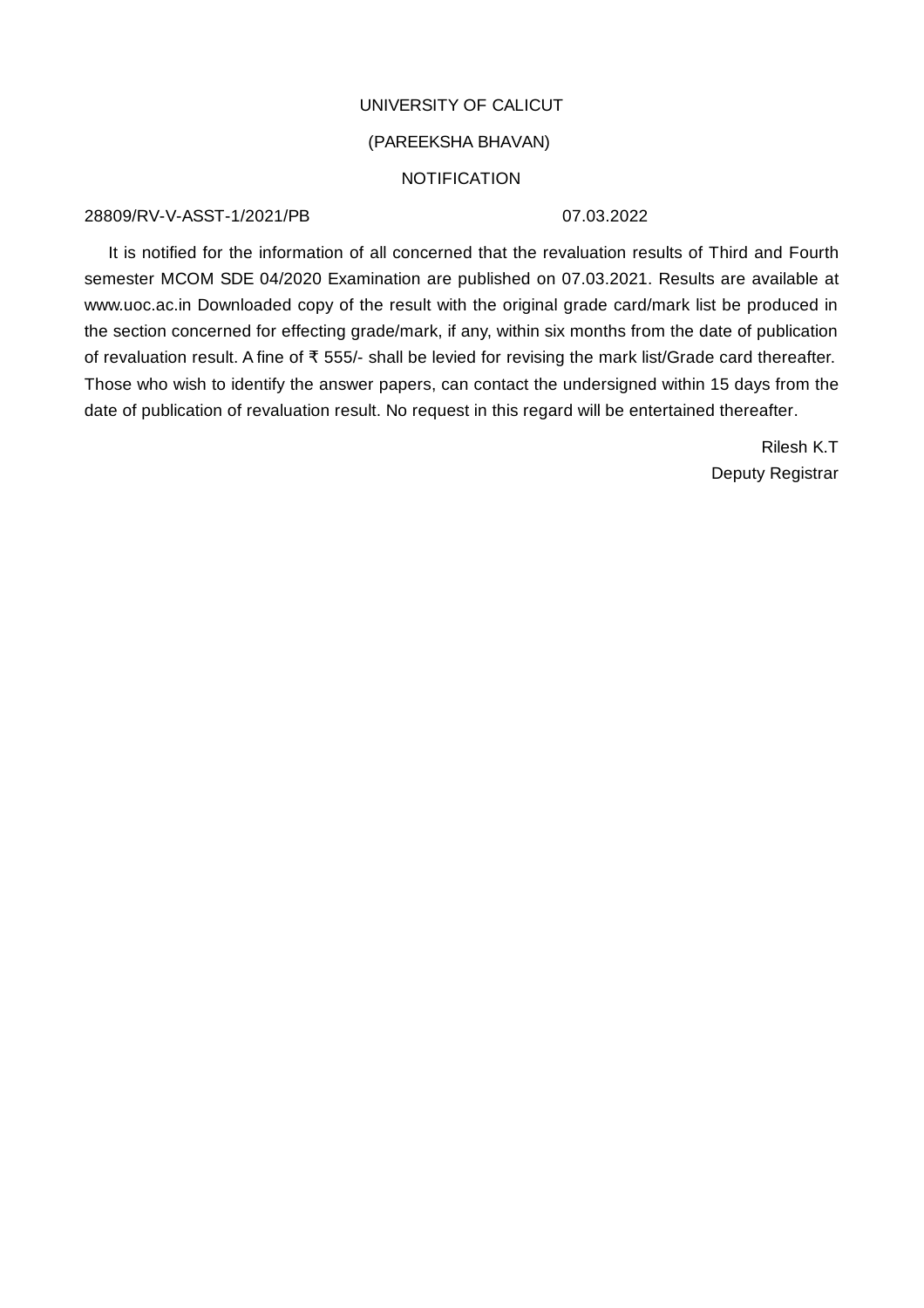#### **REVALUATION RESULT III SEM MCOM SDE 11/2020 NAME PAPER MARK** STATUS CHAQDCM069 DEEPIKA .V 31 CHANGE CHAQDCM120 KAVITHA S PRACTICE | 37 CHANGE CHAQDCM189 RENJINI. R 36 CHANGE CHAQDCM213 SAJITHA. K.K CHAODCM215 BEEGUM.C.A FINANCIAL MANAGEMENT | 15 CHANGE CHAQDCM243 SIKHA. S. PRACTICE | 28 CHANGE CHAQDCM260 SOWMYA.L **INSTITUTIONS** CHAQDCM260 SOWMYA. L 33 CHANGE CHAQDCM308 VEENA B PRACTICE 33 CHANGE CHAQDCM315 VILASINI .S 30 CHANGE CHAQDCM315 VILASINI .S 27 CHANGE METHODOLOGY CHAQDCM315 VILASINI .S FINANCIAL MANAGEMENT 29 CHANGE CHAQDCM315 VILASINI .S 33 CHANGE PORTFOLIO MANAGEMENT CHAQDCM362 SAMKUTTY EASOW 31 CHANGE PRACTICE CHARDCM025 ANJU R CHARDCM062 DEEPA. T. P MANUAL MARKETS AND LEEP UBLISHED LAT CHARDCM068 DIVYA JOSE V J FINANCIAL MANAGEMENT | 25 CHANGE CHARDCM091 HIMA C G **WINDER MARKETS AND LEARNED LATER**  $\overline{CHARDCMO91}$  HIMA C G PRACTICE  $\overline{P}$  NO CHANGE CHARDCM091 HIMA C G FINANCIAL MANAGEMENT | 28 CHANGE CHARDCM098 JISHA C C INSTITUTIONS  $|$ CHARDCM146 REENA . O FINANCIAL MANAGEMENT NO CHANGE CHARDCM172 SARANYA M K 26 CHANGE CHARDCM188 SINDHU .R 22 CHANGE **REGISTER NUMBER FIRST RV MARK** INCOME TAX LAW & PRACTICE INCOME TAX LAW & PRACTICE INCOME TAX LAW & PRACTICE INCOME TAX LAW & PRACTICE WILL BE PUBLISHED LATER **SAMSAD** BEEGUM.C.A INCOME TAX LAW & PRACTICE FINANCIAL MARKETS AND **INSTITUTIONS** INCOME TAX LAW & PRACTICE INCOME TAX LAW & PRACTICE INCOME TAX LAW & PRACTICE RESEARCH SECURITY ANALYSIS & INCOME TAX LAW & INCOME TAX LAW & PRACTICE WILL BE PUBLISHED LATER FINANCIAL MARKETS AND **INSTITUTIONS** FINANCIAL MARKETS AND **INSTITUTIONS** INCOME TAX LAW & PRACTICE FINANCIAL MARKETS AND INSTITUTIONS INCOME TAX LAW & PRACTICE INCOME TAX LAW & PRACTICE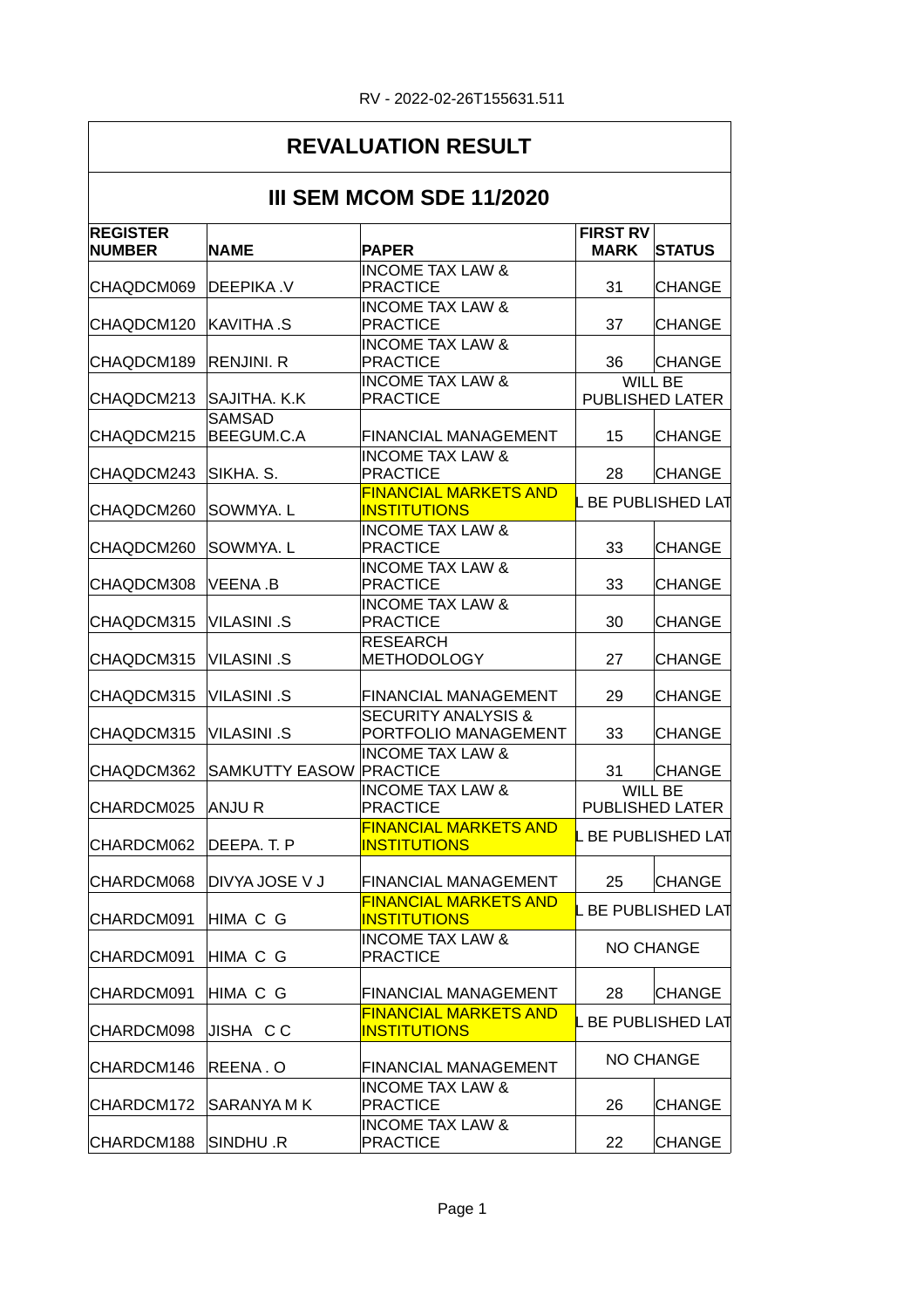| CHASDCM009           | AKHILA .A                 | <b>INCOME TAX LAW &amp;</b><br><b>PRACTICE</b>             |                         | WILL BE<br>PUBLISHED LATER |
|----------------------|---------------------------|------------------------------------------------------------|-------------------------|----------------------------|
| CHASDCM009           | AKHILA .A                 | <b>RESEARCH</b><br><b>METHODOLOGY</b>                      | 35                      | <b>CHANGE</b>              |
| CHASDCM013           | AMRUTHA. C                | <b>FINANCIAL MANAGEMENT</b>                                | 23                      | <b>CHANGE</b>              |
| CHASDCM027           | ANJU C                    | <b>INCOME TAX LAW &amp;</b><br><b>PRACTICE</b>             | 33                      | <b>CHANGE</b>              |
|                      |                           |                                                            |                         | <b>WILL BE</b>             |
| CHASDCM071           | DRISYA.V                  | <b>FINANCIAL MANAGEMENT</b><br><b>INCOME TAX LAW &amp;</b> |                         | PUBLISHED LATER            |
| CHASDCM108           | IMARIA .C .S              | <b>PRACTICE</b>                                            | 28                      | CHANGE                     |
| CHASDCM108           | IMARIA .C .S              | <b>FINANCIAL MANAGEMENT</b>                                | 13                      | CHANGE                     |
| CHASDCM125           | IPRAMITHA P               | FINANCIAL MANAGEMENT                                       | 27                      | <b>CHANGE</b>              |
| CHASDCM146           | <b>REKHA M V</b>          | <b>INCOME TAX LAW &amp;</b><br><b>PRACTICE</b>             | 23                      | <b>CHANGE</b>              |
| CHASDCM146           | <b>REKHA M V</b>          | <b>FINANCIAL MANAGEMENT</b>                                | 11                      | <b>CHANGE</b>              |
| CHASDCM165           | RINI R POLIYATH           | <b>FINANCIAL MARKETS AND</b><br><b>INSTITUTIONS</b>        | <b>BE PUBLISHED LAT</b> |                            |
| CHASDCM165           | RINI R POLIYATH           | <b>RESEARCH</b><br><b>METHODOLOGY</b>                      |                         | WILL BE<br>PUBLISHED LATER |
| CHASDCM173           | ISAJITHA .S.              | <b>RESEARCH</b><br><b>METHODOLOGY</b>                      | 36                      | <b>CHANGE</b>              |
| CHASDCM184           | ISARANYA P S              | <b>FINANCIAL MANAGEMENT</b>                                | 33                      | <b>CHANGE</b>              |
| CHASDCM187           | <b>SARITHA C</b>          | <b>FINANCIAL MARKETS AND</b><br><b>INSTITUTIONS</b>        | . BE PUBLISHED LAT      |                            |
| CHASDCM187           | <b>SARITHA C</b>          | <b>INCOME TAX LAW &amp;</b><br><b>PRACTICE</b>             | 34                      | <b>CHANGE</b>              |
| CHASDCM192           | ISHANITHA K               | <b>FINANCIAL MARKETS AND</b><br><b>INSTITUTIONS</b>        |                         | . BE PUBLISHED LAT         |
| CHASDCM192           | <b>SHANITHA K</b>         | <b>INCOME TAX LAW &amp;</b><br><b>PRACTICE</b>             | 28                      | <b>CHANGE</b>              |
| CHASDCM192 SHANITHAK |                           | <b>RESEARCH</b><br>METHODOLOGY                             |                         | WILL BE<br>PUBLISHED LATER |
| CHASDCM195           | SHIBNANASRIN K N PRACTICE | <b>INCOME TAX LAW &amp;</b>                                | 25                      | CHANGE                     |
| CHASDCM196           | <b>SHIFANAA B</b>         | FINANCIAL MANAGEMENT                                       | 29                      | CHANGE                     |
| CHASDCM207           | <b>SMITHAK</b>            | <b>INCOME TAX LAW &amp;</b><br><b>PRACTICE</b>             | 33                      | <b>CHANGE</b>              |
| CHASDCM238           | SUDHARMA V S              | FINANCIAL MANAGEMENT                                       |                         | NO CHANGE                  |
| CHASDCM241           | SUNISHA. A. K             | <b>INCOME TAX LAW &amp;</b><br><b>PRACTICE</b>             | 27                      | CHANGE                     |
| CHASDCM248           | SWETHA. N                 | <b>INCOME TAX LAW &amp;</b><br><b>PRACTICE</b>             | 14                      | CHANGE                     |
| CHASDCM248           | SWETHA. N                 | FINANCIAL MANAGEMENT                                       |                         | <b>NO CHANGE</b>           |
|                      | TEENA FRANSEENA RESEARCH  |                                                            |                         | WILL BE<br>PUBLISHED LATER |
| CHASDCM251           | <b>HUTTON</b>             | <b>METHODOLOGY</b>                                         |                         |                            |
|                      |                           | <b>INCOME TAX LAW &amp;</b>                                |                         |                            |
| CHASDCM252           | THASNI.M.                 | <b>PRACTICE</b>                                            | 30                      | CHANGE                     |
|                      |                           |                                                            |                         |                            |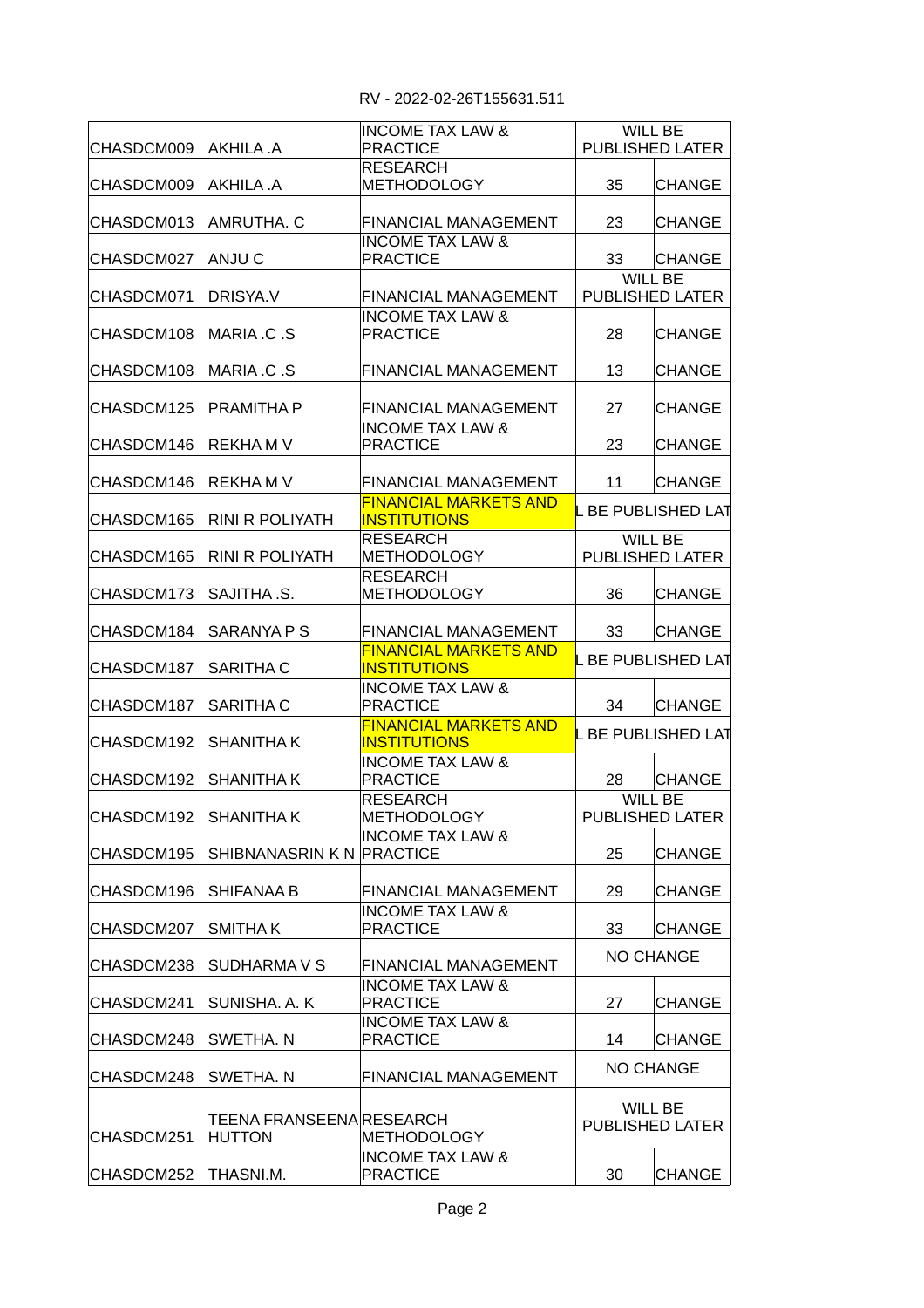| ICHASDCM252 | ITHASNI.M.            | <b>RESEARCH</b><br><b>METHODOLOGY</b>                  |                  | WILL BE<br><b>PUBLISHED LATER</b> |
|-------------|-----------------------|--------------------------------------------------------|------------------|-----------------------------------|
| CHASDCM269  | IVISMAYA.V            | <b>INCOME TAX LAW &amp;</b><br><b>PRACTICE</b>         |                  | <b>WILL BE</b>                    |
|             |                       |                                                        |                  | PUBLISHED LATER                   |
| CHASDCM288  | IIJAZ MUHAMMED        | FINANCIAL MANAGEMENT                                   |                  | <b>NO CHANGE</b>                  |
| DVAQDCM037  | AMRUTHA.V.P           | <b>SECURITY ANALYSIS &amp;</b><br>PORTFOLIO MANAGEMENT | 34               | <b>CHANGE</b>                     |
|             |                       | <b>SECURITY ANALYSIS &amp;</b>                         |                  | WILL BE                           |
| DVARDCM144  | ATHIRA K              | PORTFOLIO MANAGEMENT                                   |                  | PUBLISHED LATER                   |
| DVARDCM420  | IVINCY. P             | FINANCIAL MANAGEMENT                                   | 22               | CHANGE                            |
| DVASDCM302  | MIDHUN V              | <b>SECURITY ANALYSIS &amp;</b><br>PORTFOLIO MANAGEMENT | 30               | CHANGE                            |
| DVASDCM313  | IRIFAH K              | <b>SECURITY ANALYSIS &amp;</b><br>PORTFOLIO MANAGEMENT | 24               | <b>CHANGE</b>                     |
| KVAQDCM053  | DRISYA. G. V          | <b>FINANCIAL MANAGEMENT</b>                            |                  | <b>NO CHANGE</b>                  |
| KVAQDCM101  | NASIRA. P             | <b>FINANCIAL MANAGEMENT</b>                            |                  | <b>NO CHANGE</b>                  |
|             |                       | <b>INCOME TAX LAW &amp;</b>                            |                  |                                   |
| KVAQDCM107  | NIKHILA.A             | <b>PRACTICE</b>                                        | 29               | <b>CHANGE</b>                     |
| KVARDCM050  | FASILA .K. P          | <b>FINANCIAL MANAGEMENT</b>                            |                  | <b>NO CHANGE</b>                  |
| KVARDCM133  | IRESHMA. T            | <b>FINANCIAL MANAGEMENT</b>                            | 21               | <b>CHANGE</b>                     |
| KVARDCM146  | SEENATH .C .T         | <b>FINANCIAL MANAGEMENT</b>                            | <b>NO CHANGE</b> |                                   |
| KVASDCM002  | AFEEFA<br>SHERIN.K.V. | <b>FINANCIAL MANAGEMENT</b>                            | 30               | <b>CHANGE</b>                     |
| KVASDCM009  | IAMEERA BANU. P       | <b>FINANCIAL MANAGEMENT</b>                            |                  | <b>NO CHANGE</b>                  |
| KVASDCM014  | AMRUTHA.P.V           | <b>FINANCIAL MANAGEMENT</b>                            | 22               | <b>CHANGE</b>                     |
|             | AMRUTHA S             |                                                        |                  | <b>NO CHANGE</b>                  |
| KVASDCM015  | <b>MADHAVAN P</b>     | <b>FINANCIAL MANAGEMENT</b>                            |                  |                                   |
| KVASDCM016  | ANJALI. K.V           | FINANCIAL MANAGEMENT                                   |                  | NO CHANGE                         |
| KVASDCM023  | <b>ARSHIDA.C</b>      | FINANCIAL MANAGEMENT                                   |                  | NO CHANGE                         |
| KVASDCM026  | ASWATHI.E.P           | FINANCIAL MANAGEMENT                                   |                  | <b>NO CHANGE</b>                  |
| KVASDCM027  | ASWATHI.P.            | FINANCIAL MANAGEMENT                                   |                  | <b>NO CHANGE</b>                  |
| KVASDCM031  | ATHIRA.V.             | FINANCIAL MANAGEMENT                                   |                  | <b>NO CHANGE</b>                  |
| KVASDCM033  | ATHULYA K P           | FINANCIAL MANAGEMENT                                   |                  | NO CHANGE                         |
| KVASDCM037  | DHRISYA.K             | FINANCIAL MANAGEMENT                                   | 28               | <b>CHANGE</b>                     |
| KVASDCM038  | DIVYA .P              | FINANCIAL MANAGEMENT                                   | 35               | <b>CHANGE</b>                     |
| KVASDCM040  | FASEELA.M.K.          | <b>FINANCIAL MANAGEMENT</b>                            |                  | NO CHANGE                         |
| KVASDCM045  |                       | HAMNA HAMEED. C FINANCIAL MANAGEMENT                   | 36               | <b>CHANGE</b>                     |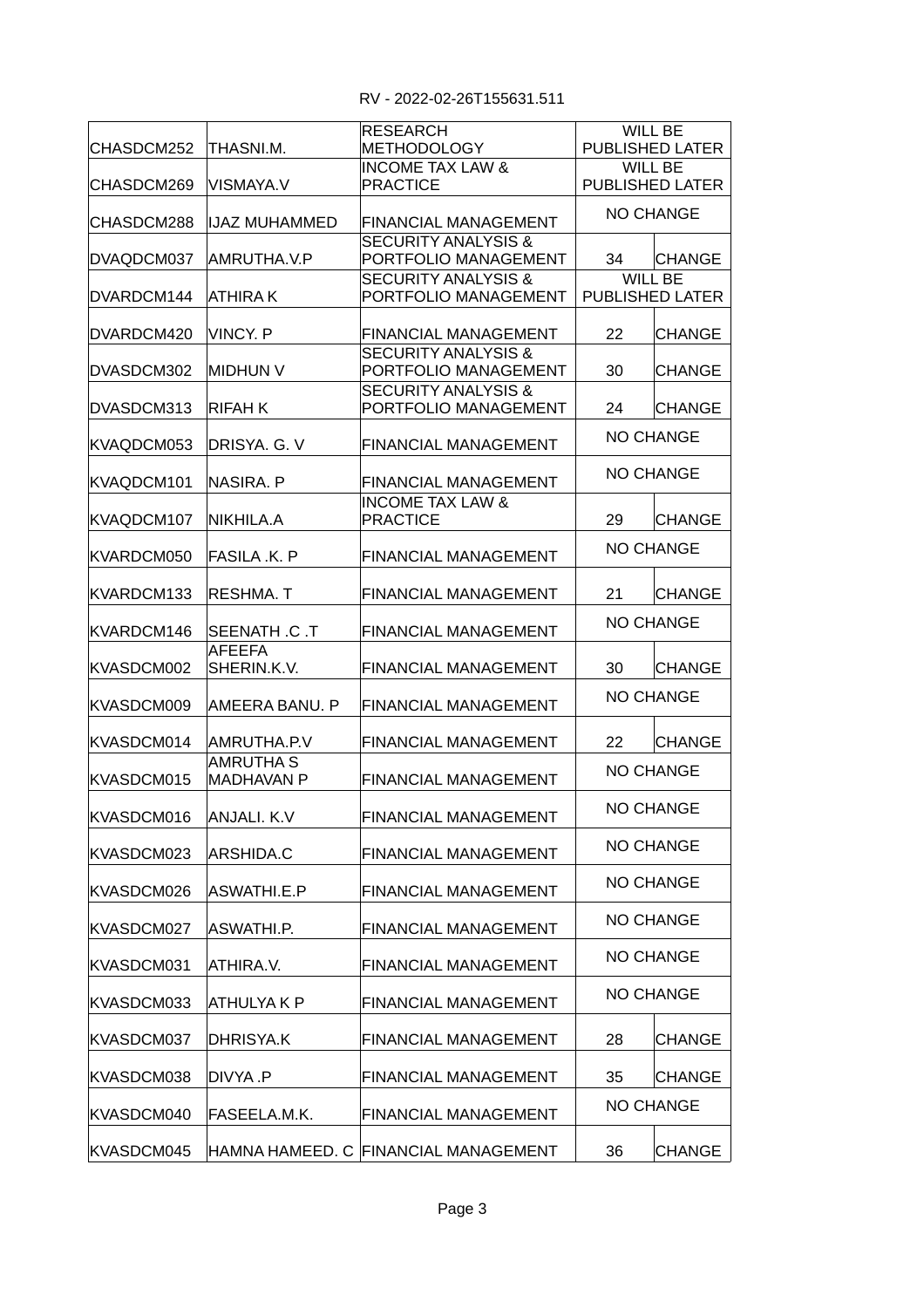| IKVASDCM046 | IHARSHA .A                         | <b>FINANCIAL MANAGEMENT</b>                            | 18               | <b>CHANGE</b>           |
|-------------|------------------------------------|--------------------------------------------------------|------------------|-------------------------|
| KVASDCM049  | JEENA. K.V                         | <b>FINANCIAL MANAGEMENT</b>                            |                  | <b>NO CHANGE</b>        |
| KVASDCM050  | JILSHA DAS. P. P                   | <b>FINANCIAL MANAGEMENT</b>                            | 28               | <b>CHANGE</b>           |
| KVASDCM053  | KAVYA.T                            | <b>FINANCIAL MANAGEMENT</b>                            |                  | <b>NO CHANGE</b>        |
| KVASDCM054  | ILIMA BABU                         | <b>FINANCIAL MANAGEMENT</b>                            |                  | <b>NO CHANGE</b>        |
| KVASDCM055  | MANEESHA.K                         | <b>FINANCIAL MANAGEMENT</b>                            |                  | <b>NO CHANGE</b>        |
| KVASDCM060  | MUHSINA.T.K                        | <b>FINANCIAL MANAGEMENT</b>                            |                  | <b>NO CHANGE</b>        |
| KVASDCM061  | MYMOONA.P                          | <b>FINANCIAL MANAGEMENT</b>                            | 26               | <b>CHANGE</b>           |
| KVASDCM071  | PRIYANKA.A.V.                      | <b>FINANCIAL MANAGEMENT</b>                            | 26               | <b>CHANGE</b>           |
| KVASDCM073  | RAGISHA. P                         | <b>FINANCIAL MANAGEMENT</b>                            |                  | <b>NO CHANGE</b>        |
| KVASDCM077  | RANJITHA.K.P.                      | <b>FINANCIAL MANAGEMENT</b>                            | <b>NO CHANGE</b> |                         |
| KVASDCM079  | REJILA.A.V                         | <b>FINANCIAL MANAGEMENT</b>                            | 32               | <b>CHANGE</b>           |
| KVASDCM080  | REMA.K.P                           | <b>FINANCIAL MANAGEMENT</b>                            | 30               | <b>CHANGE</b>           |
| KVASDCM086  | <b>RESHMI</b>                      | <b>FINANCIAL MANAGEMENT</b>                            | 27               | <b>CHANGE</b>           |
| KVASDCM093  | SAIHA.O                            | <b>FINANCIAL MANAGEMENT</b>                            | <b>NO CHANGE</b> |                         |
| KVASDCM096  | SAMSEENA.P V                       | <b>FINANCIAL MANAGEMENT</b>                            | 30               | <b>CHANGE</b>           |
| KVASDCM097  | SARANYA.K.KADUN<br><b>GALATH</b>   | <b>FINANCIAL MANAGEMENT</b>                            | 30               | <b>CHANGE</b>           |
| KVASDCM108  | <b>SHINJU</b><br><b>RAVEENDRAN</b> | <b>FINANCIAL MANAGEMENT</b>                            | 23               | <b>CHANGE</b>           |
| KVASDCM116  | SREELAKSHMI.V.                     | FINANCIAL MANAGEMENT                                   | 30               | <b>CHANGE</b>           |
| KVASDCM118  | SREESHAPP                          | <b>FINANCIAL MANAGEMENT</b>                            | 35               | <b>CHANGE</b>           |
| KVASDCM124  | THASNI MOL. P. T                   | FINANCIAL MANAGEMENT                                   | 29               | <b>CHANGE</b>           |
| KVASDCM127  | VIDYA.G.V                          | FINANCIAL MANAGEMENT                                   | 24               | <b>CHANGE</b>           |
| KVASDCM129  | VIJITHA. M                         | FINANCIAL MANAGEMENT                                   | 25               | <b>CHANGE</b>           |
| KVASDCM140  | DILFUKKER.M.                       | FINANCIAL MANAGEMENT                                   | 33               | <b>CHANGE</b>           |
| KVASDCM153  | SOORAJ.P.                          | FINANCIAL MANAGEMENT                                   |                  | <b>NO CHANGE</b>        |
| MDAQDCM159  | SOORYA. T.P                        | FINANCIAL MANAGEMENT                                   |                  | NO CHANGE               |
| MDAQDCM196  | ARUN. P.K                          | <b>FINANCIAL MARKETS AND</b><br><b>INSTITUTIONS</b>    |                  | <b>BE PUBLISHED LAT</b> |
| MDARDCM015  | AKHILA.R.K                         | <b>SECURITY ANALYSIS &amp;</b><br>PORTFOLIO MANAGEMENT | 34               | <b>CHANGE</b>           |
|             |                                    |                                                        |                  |                         |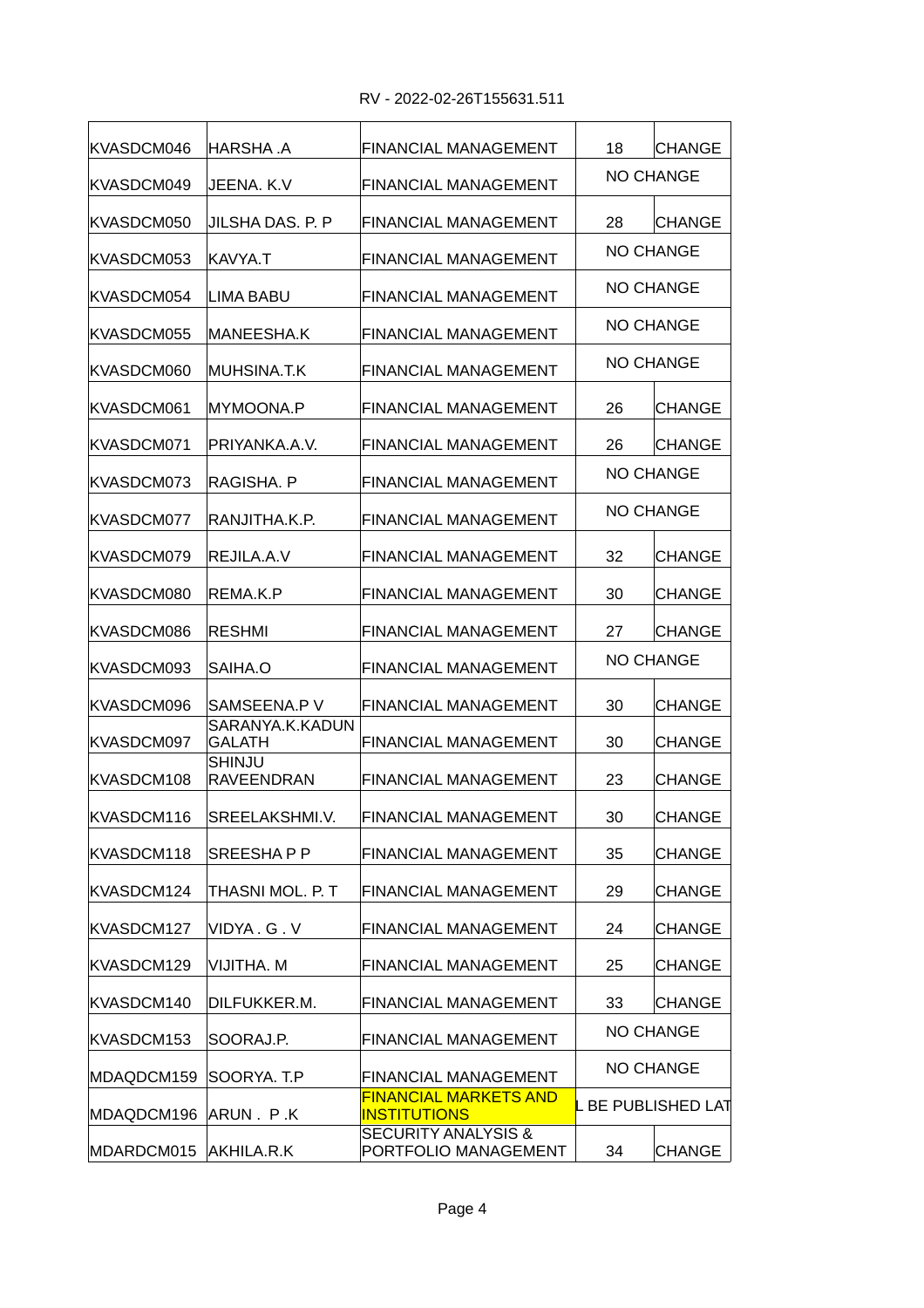| MDARDCM023  ANAGHA T |                          | <b>SECURITY ANALYSIS &amp;</b><br>PORTFOLIO MANAGEMENT | 38               | <b>CHANGE</b>           |
|----------------------|--------------------------|--------------------------------------------------------|------------------|-------------------------|
|                      |                          | <b>SECURITY ANALYSIS &amp;</b>                         |                  |                         |
| MDARDCM032           | ANJU K K                 | PORTFOLIO MANAGEMENT                                   | 34               | <b>CHANGE</b>           |
|                      |                          | ASWATHI VARSHA K SECURITY ANALYSIS &                   |                  |                         |
| MDARDCM078           | P                        | PORTFOLIO MANAGEMENT                                   | 28               | <b>CHANGE</b>           |
|                      |                          | <b>SECURITY ANALYSIS &amp;</b>                         |                  | <b>NO CHANGE</b>        |
| MDARDCM094           | ATHULYA.C.D              | PORTFOLIO MANAGEMENT                                   |                  |                         |
|                      | <b>SMRITHI</b>           | <b>INCOME TAX LAW &amp;</b>                            |                  |                         |
| MDARDCM187           | PRADEEPAN                | <b>PRACTICE</b>                                        | 29               | <b>CHANGE</b>           |
|                      |                          |                                                        |                  | <b>NO CHANGE</b>        |
| MDARDCM197           | SREESHNA.P.K             | <b>FINANCIAL MANAGEMENT</b>                            |                  |                         |
|                      | <b>JISHNU</b>            |                                                        |                  | <b>NO CHANGE</b>        |
| MDARDCM230           | SANKAR.T.K               | <b>FINANCIAL MANAGEMENT</b>                            |                  |                         |
| MDASDCM024           | ANAGHA, S.R              | FINANCIAL MANAGEMENT                                   |                  | <b>NO CHANGE</b>        |
|                      |                          |                                                        |                  |                         |
|                      |                          | <b>SECURITY ANALYSIS &amp;</b>                         |                  |                         |
| MDASDCM094           | IINDUJA. A               | PORTFOLIO MANAGEMENT                                   | 27               | <b>CHANGE</b>           |
|                      |                          | <b>SECURITY ANALYSIS &amp;</b>                         |                  | WILL BE                 |
| MDASDCM102           | MANJIMA.P                | PORTFOLIO MANAGEMENT                                   |                  | PUBLISHED LATER         |
|                      |                          | <b>SECURITY ANALYSIS &amp;</b>                         |                  |                         |
| MDASDCM104           | <b>NANDA K</b>           | PORTFOLIO MANAGEMENT                                   | 30               | <b>CHANGE</b>           |
|                      |                          | <b>SECURITY ANALYSIS &amp;</b>                         |                  |                         |
| MDASDCM151           | SNEHA.S                  | PORTFOLIO MANAGEMENT                                   | 30               | <b>CHANGE</b>           |
|                      |                          | <b>SECURITY ANALYSIS &amp;</b>                         |                  |                         |
| MDASDCM155           | <b>SREESHMA. M</b>       | PORTFOLIO MANAGEMENT                                   | 28               | <b>CHANGE</b>           |
|                      |                          |                                                        |                  |                         |
|                      |                          | <b>SECURITY ANALYSIS &amp;</b>                         |                  |                         |
| MDASDCM183           | AMALJITH.K               | PORTFOLIO MANAGEMENT                                   | 26               | <b>CHANGE</b>           |
|                      |                          |                                                        | <b>NO CHANGE</b> |                         |
| MLAQDCM063           | JOISY. P.G               | <b>FINANCIAL MANAGEMENT</b>                            |                  |                         |
| MLAQDCM068           | KAVYA VINESH             | <b>FINANCIAL MANAGEMENT</b>                            | 36               | <b>CHANGE</b>           |
|                      |                          |                                                        |                  |                         |
|                      |                          | <b>INCOME TAX LAW &amp;</b>                            |                  |                         |
| MLAQDCM101           | PRATHYUSHA. T            | <b>PRACTICE</b>                                        | 26               | <b>CHANGE</b>           |
|                      | NAMSHAD. C.K             | <b>FINANCIAL MARKETS AND</b>                           |                  | <b>BE PUBLISHED LAT</b> |
| MLAQDCM233           |                          | <b>INSTITUTIONS</b>                                    |                  |                         |
|                      |                          | <b>SECURITY ANALYSIS &amp;</b>                         |                  | <b>NO CHANGE</b>        |
|                      | MLARDCM049 FARSANA .M. P | PORTFOLIO MANAGEMENT                                   |                  |                         |
|                      |                          | <b>FINANCIAL MARKETS AND</b>                           |                  | <b>BE PUBLISHED LAT</b> |
| MLARDCM062           | HUSNA .E                 | <b>INSTITUTIONS</b>                                    |                  |                         |
|                      | IISRATH SULTHANA.        | <b>FINANCIAL MARKETS AND</b>                           |                  | <b>BE PUBLISHED LAT</b> |
| MLARDCM065           | N.P                      | <b>INSTITUTIONS</b>                                    |                  |                         |
|                      |                          |                                                        |                  | <b>NO CHANGE</b>        |
| MLARDCM086           | MANJU .C                 | FINANCIAL MANAGEMENT                                   |                  |                         |
|                      |                          | <b>SECURITY ANALYSIS &amp;</b>                         |                  |                         |
| MLARDCM086           | MANJU .C                 | PORTFOLIO MANAGEMENT                                   |                  | NO CHANGE               |
|                      | TINKLE JOSEPH. K.        | <b>IINCOME TAX LAW &amp;</b>                           |                  |                         |
| MLARDCM198           | J                        | <b>PRACTICE</b>                                        | 26               | <b>CHANGE</b>           |
|                      |                          | <b>INCOME TAX LAW &amp;</b>                            |                  |                         |
| MLARDCM205           | VIJI. K. P               | <b>PRACTICE</b>                                        | 28               | CHANGE                  |
|                      |                          |                                                        |                  |                         |
|                      |                          |                                                        |                  | <b>NO CHANGE</b>        |
| MLARDCM205           | VIJI. K. P               | FINANCIAL MANAGEMENT                                   |                  |                         |
|                      | MUHAMMED                 | <b>SECURITY ANALYSIS &amp;</b>                         |                  |                         |
| MLARDCM248           | SANAUDHEEN. N            | PORTFOLIO MANAGEMENT                                   | 32               | <b>CHANGE</b>           |
|                      |                          |                                                        |                  | <b>NO CHANGE</b>        |
| MLARDCM265           | SANJAI. C                | FINANCIAL MANAGEMENT                                   |                  |                         |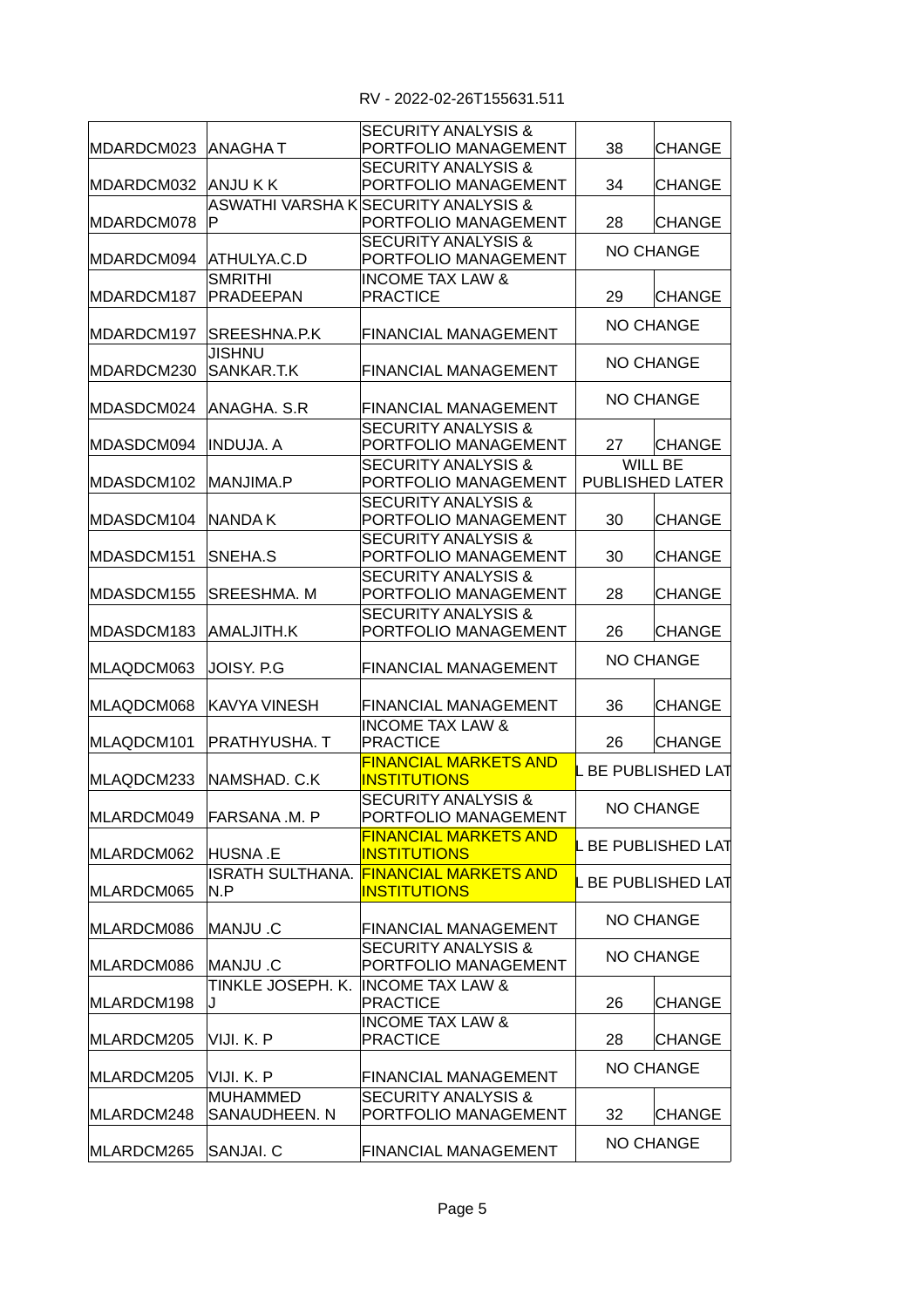RV - 2022-02-26T155631.511

| MLASDCM054 | FATHIMATHU<br>SUHRA. K           | <b>INCOME TAX LAW &amp;</b><br><b>PRACTICE</b>         | 22                 | CHANGE                  |
|------------|----------------------------------|--------------------------------------------------------|--------------------|-------------------------|
| MLASDCM078 | MAYA.E                           | <b>RESEARCH</b><br><b>METHODOLOGY</b>                  | 30                 | <b>CHANGE</b>           |
| MLASDCM176 | VINEETHA. V                      | FINANCIAL MANAGEMENT                                   | 37                 | <b>CHANGE</b>           |
| MLASDCM180 | AHAMMED<br>SABITH.C.P            | FINANCIAL MANAGEMENT                                   | 32                 | CHANGE                  |
| MLASDCM186 | <b>JITHIN THOMAS</b>             | <b>FINANCIAL MANAGEMENT</b>                            |                    | <b>NO CHANGE</b>        |
| MLASDCM204 | SUBITH.T                         | FINANCIAL MANAGEMENT                                   |                    | <b>NO CHANGE</b>        |
| THAQDCM207 | ATHIRA.T                         | <b>FINANCIAL MANAGEMENT</b>                            |                    | <b>NO CHANGE</b>        |
| THAQDCM349 | IJASNA. K. M                     | <b>FINANCIAL MANAGEMENT</b>                            |                    | <b>NO CHANGE</b>        |
| THAQDCM742 | SEENATH MOL A<br>.M.             | <b>FINANCIAL MARKETS AND</b><br><b>INSTITUTIONS</b>    |                    | L BE PUBLISHED LAT      |
| THAQDCM749 | SELVA SALEEM.M                   | <b>FINANCIAL MARKETS AND</b><br><b>INSTITUTIONS</b>    |                    | L BE PUBLISHED LAT      |
| THAQDCM749 | <b>SELVA SALEEM.M</b>            | <b>INCOME TAX LAW &amp;</b><br><b>PRACTICE</b>         | 19                 | <b>CHANGE</b>           |
| THAQDCM749 | SELVA SALEEM.M                   | <b>SECURITY ANALYSIS &amp;</b><br>PORTFOLIO MANAGEMENT | 31                 | <b>CHANGE</b>           |
| THAQDCM818 | <b>SMRITHI</b><br>VIJAYAKUMAR. A | <b>INCOME TAX LAW &amp;</b><br><b>PRACTICE</b>         | 27                 | <b>CHANGE</b>           |
| THAQDCM844 | SREELAKSHMI. K.<br>G             | <b>INCOME TAX LAW &amp;</b><br><b>PRACTICE</b>         | 30                 | <b>CHANGE</b>           |
| THAQDCMA07 | ABDUL VAHAB. P. A PRACTICE       | <b>INCOME TAX LAW &amp;</b>                            | <b>NO CHANGE</b>   |                         |
| THAQDCMA62 | BINU .C. R                       | <b>FINANCIAL MARKETS AND</b><br><b>INSTITUTIONS</b>    | . BE PUBLISHED LAT |                         |
| THAQDCMB08 | JUSTIN. P. J                     | <b>RESEARCH</b><br><b>METHODOLOGY</b>                  | 30                 | <b>CHANGE</b>           |
| THAQDCMB10 | KIRAN.C.P                        | <b>INCOME TAX LAW &amp;</b><br><b>PRACTICE</b>         |                    | <b>NO CHANGE</b>        |
| THAQDCMB22 | <b>MUHAMMED</b><br>RAMEEZ.M.S    | <b>INCOME TAX LAW &amp;</b><br><b>PRACTICE</b>         | 19                 | <b>CHANGE</b>           |
| THAQDCMC09 | SREERAJ<br>V.RAJENDRAN           | <b>RESEARCH</b><br><b>METHODOLOGY</b>                  | 41                 | <b>CHANGE</b>           |
| THARDCM355 | <b>KRISHNAJA. P. G</b>           | <b>FINANCIAL MARKETS AND</b><br><b>INSTITUTIONS</b>    |                    | <b>BE PUBLISHED LAT</b> |
| THARDCM418 | MUFEEDHAU.<br><b>SIDDIQUE</b>    | FINANCIAL MANAGEMENT                                   | 27                 | CHANGE                  |
| THARDCM542 | <b>SALMAPM</b>                   | <b>INCOME TAX LAW &amp;</b><br><b>PRACTICE</b>         | 20                 | <b>CHANGE</b>           |
| THARDCM769 | <b>CLINTO PAUL</b>               | <b>INCOME TAX LAW &amp;</b><br><b>PRACTICE</b>         | 27                 | <b>CHANGE</b>           |
| THARDCM769 | <b>CLINTO PAUL</b>               | FINANCIAL MANAGEMENT                                   | 22                 | CHANGE                  |
| THARDCM843 | SINTO JOHNSON                    | FINANCIAL MANAGEMENT                                   | 22                 | CHANGE                  |
| THARDCM875 | REJITHA .P.V                     | <b>INCOME TAX LAW &amp;</b><br><b>PRACTICE</b>         | 17                 | <b>CHANGE</b>           |
| THASDCM012 | AISWARYA C S                     | FINANCIAL MANAGEMENT                                   | 27                 | <b>CHANGE</b>           |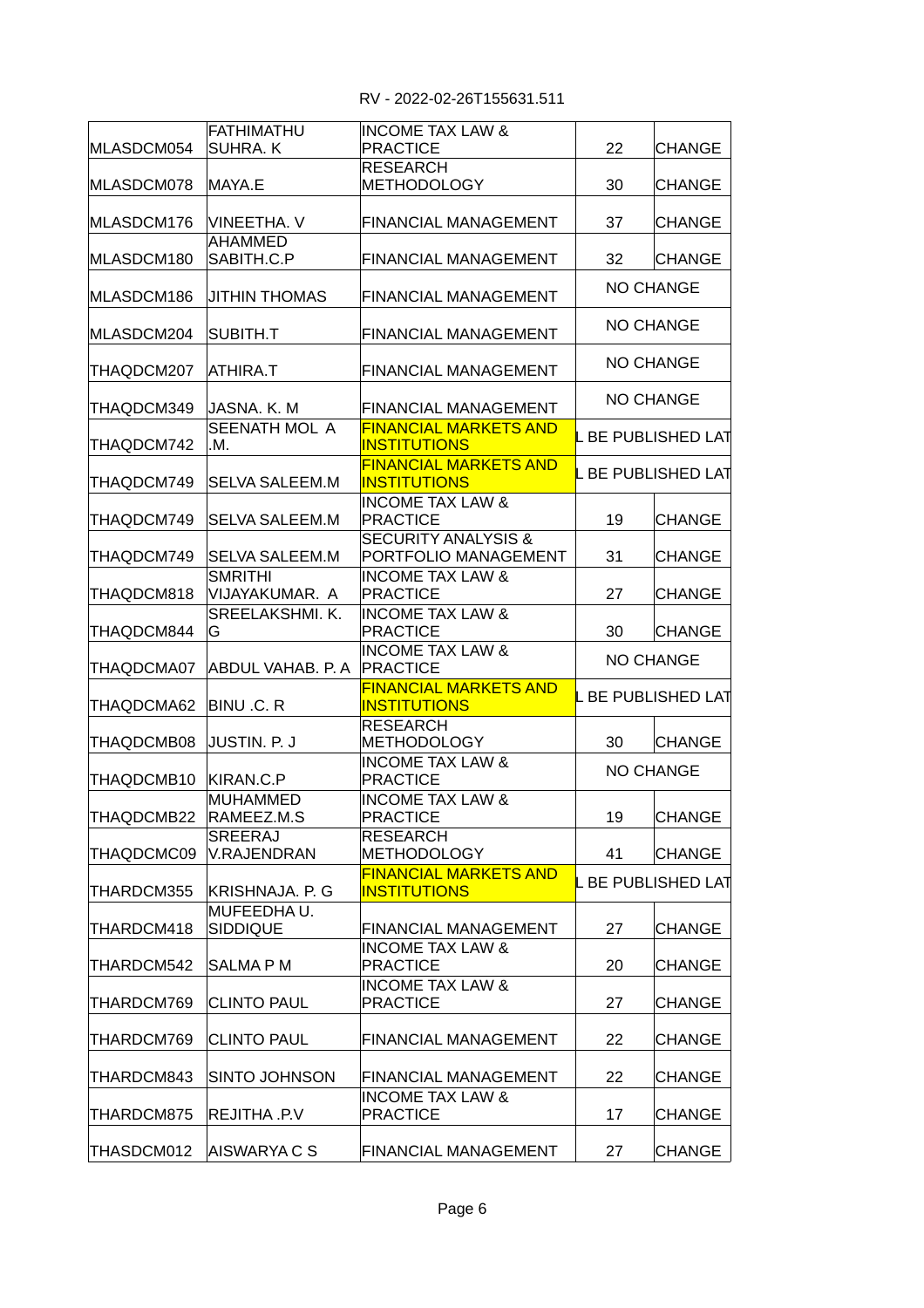| THASDCM075             | ANJALY<br><b>RAVINDRAN</b>         | <b>SECURITY ANALYSIS &amp;</b><br><b>PORTFOLIO MANAGEMENT</b> |    | BE PUBLISHED LAT           |  |
|------------------------|------------------------------------|---------------------------------------------------------------|----|----------------------------|--|
| THASDCM087             | ANJU RAJENDRAN                     | <b>ADVERTISING &amp; SALES</b><br><b>MANAGEMENT</b>           | 32 | ICHANGE                    |  |
| THASDCM096             | ANU MONSON                         | <b>FINANCIAL MANAGEMENT</b>                                   | 27 | <b>CHANGE</b>              |  |
| THASDCM121             | ARYA, K. R                         | <b>FINANCIAL MANAGEMENT</b>                                   | 24 | <b>CHANGE</b>              |  |
| THASDCM121             | IARYA . K. R                       | <b>SECURITY ANALYSIS &amp;</b><br><b>PORTFOLIO MANAGEMENT</b> |    | <b>BE PUBLISHED LAT</b>    |  |
| THASDCM128             | ASHIKA C A                         | FINANCIAL MANAGEMENT                                          | 32 | <b>CHANGE</b>              |  |
| THASDCM156             | ATHIRA PRADEEP                     | <b>INCOME TAX LAW &amp;</b><br><b>PRACTICE</b>                |    | <b>NO CHANGE</b>           |  |
| THASDCM170             | BAVITHA DOMINIC                    | <b>FINANCIAL MANAGEMENT</b>                                   |    | WILL BE<br>PUBLISHED LATER |  |
| THASDCM220             | <b>DRISHPA</b><br><b>BHASKAR N</b> | <b>FINANCIAL MANAGEMENT</b>                                   | 21 | <b>CHANGE</b>              |  |
| THASDCM227             | IFARHANA T M                       | FINANCIAL MANAGEMENT                                          | 20 | <b>CHANGE</b>              |  |
| THASDCM270             | HASEENA .K. U                      | <b>INCOME TAX LAW &amp;</b><br><b>PRACTICE</b>                | 19 | <b>CHANGE</b>              |  |
| THASDCM275             | HEMALATHA .P. R                    | <b>INCOME TAX LAW &amp;</b><br><b>PRACTICE</b>                | 13 | <b>CHANGE</b>              |  |
| THASDCM285             | <b>JANET SHAJU</b>                 | <b>INCOME TAX LAW &amp;</b><br><b>PRACTICE</b>                | 19 | <b>CHANGE</b>              |  |
| THASDCM314             | JIYA JOHNY E                       | <b>INCOME TAX LAW &amp;</b><br><b>PRACTICE</b>                | 14 | <b>CHANGE</b>              |  |
| THASDCM343             | KRISHNA K U                        | <b>INCOME TAX LAW &amp;</b><br><b>PRACTICE</b>                | 13 | <b>CHANGE</b>              |  |
| THASDCM414             | NEENA DAVIS<br>THAIPARAMBIL        | <b>INCOME TAX LAW &amp;</b><br><b>PRACTICE</b>                |    | <b>NO CHANGE</b>           |  |
| THASDCM419             | NEETHU. K. V                       | <b>INCOME TAX LAW &amp;</b><br><b>PRACTICE</b>                | 18 | <b>CHANGE</b>              |  |
| THASDCM419             | NEETHU. K. V                       | <b>FINANCIAL MANAGEMENT</b>                                   |    | <b>NO CHANGE</b>           |  |
| THASDCM425             | NEJMA .P .L                        | <b>FINANCIAL MANAGEMENT</b>                                   |    | NO CHANGE                  |  |
| THASDCM461             | PRASEETHA K S                      | <b>SECURITY ANALYSIS &amp;</b><br>PORTFOLIO MANAGEMENT        |    | <b>NO CHANGE</b>           |  |
| THASDCM476             | RAMYA P R                          | <b>INCOME TAX LAW &amp;</b><br><b>PRACTICE</b>                | 32 | <b>CHANGE</b>              |  |
| THASDCM501             | RICHA BABU                         | FINANCIAL MANAGEMENT                                          |    | <b>NO CHANGE</b>           |  |
| THASDCM653             |                                    | <b>SRUTHY KRISHNAN FINANCIAL MANAGEMENT</b>                   |    | <b>NO CHANGE</b>           |  |
| THASDCM681             | SURYA. P. S                        | FINANCIAL MANAGEMENT                                          |    | NO CHANGE                  |  |
| THASDCM690             | <b>U. M YHTAWS</b>                 | <b>FINANCIAL MARKETS AND</b><br><b>INSTITUTIONS</b>           |    | BE PUBLISHED LAT           |  |
| THASDCM698             | TEENA JOSE O.                      | <b>FINANCIAL MANAGEMENT</b>                                   |    | <b>NO CHANGE</b>           |  |
| THASDCM861             | VYSHAK. K                          | FINANCIAL MANAGEMENT                                          |    | NO CHANGE                  |  |
| WMAQDCM038 SNEHA. K. M |                                    | <b>INCOME TAX LAW &amp;</b><br><b>PRACTICE</b>                | 14 | CHANGE                     |  |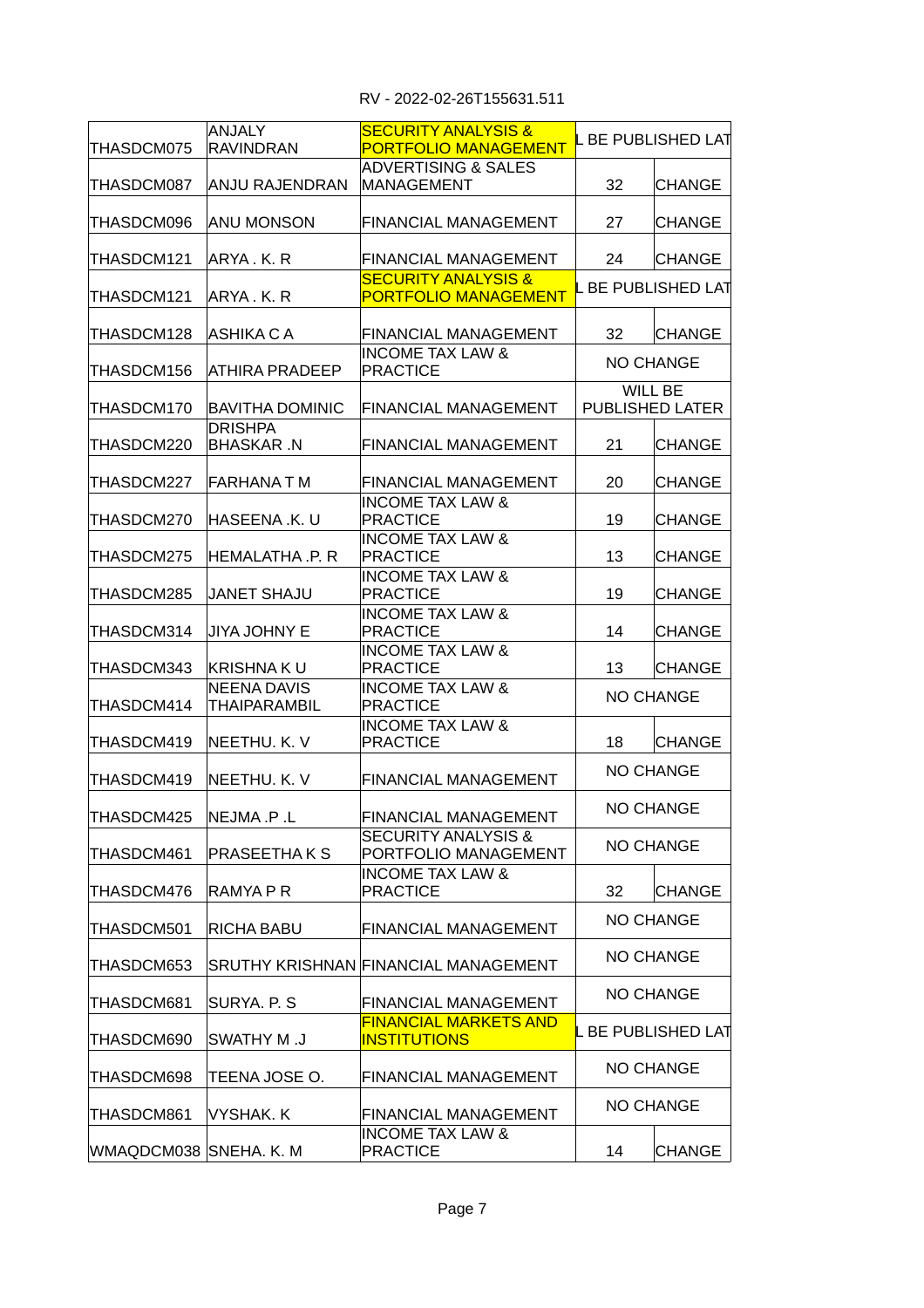## RV - 2022-02-26T155631.511

| WMARDCM012 HARMYA V     |            | FINANCIAL MANAGEMENT                           | 28        | <b>CHANGE</b> |  |
|-------------------------|------------|------------------------------------------------|-----------|---------------|--|
| WMARDCM014 PUSHPARAJ    | IKEERTHANA | <b>INCOME TAX LAW &amp;</b><br><b>PRACTICE</b> | 19        | <b>CHANGE</b> |  |
| WMARDCM023 SINJU K S    |            | <b>INCOME TAX LAW &amp;</b><br><b>PRACTICE</b> | NO CHANGE |               |  |
| WMARDCM023 SINJU K S    |            | <b>FINANCIAL MANAGEMENT</b>                    | NO CHANGE |               |  |
| WMARDCM028 ABHIJITH P M |            | <b>FINANCIAL MANAGEMENT</b>                    | NO CHANGE |               |  |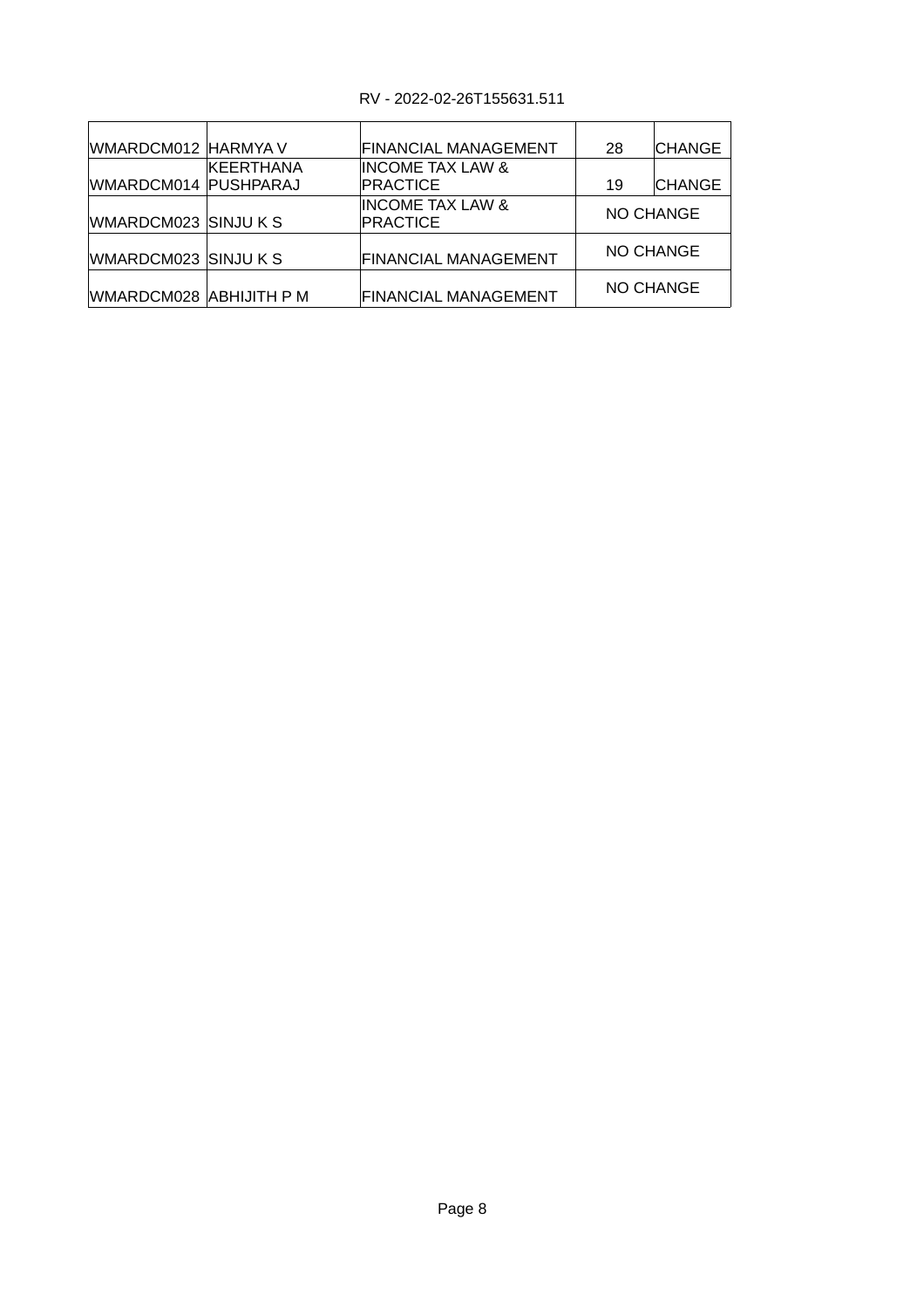### RV - 2022-03-02T154217.189

### **REVALUATION RESULT IV SEM MCOM SDE 04/2020 NAME PAPER STATUS MARK** CHAQDCM213 SAJITHA. K.K SERVICE MARKETING NO CHANGE CHARDCM091 HIMA C G MANAGEMENT 146 CHANGE CHARDCM091 HIMA C G 33 CHANGE MANAGEMENT CHARDCM098 JISHA C C 44 CHANGE CHARDCM098 JISHA C C MANAGEMENT NO CHANGE CHASDCM018 ANISHA P M COST MANAGEMENT | 25 CHANGE CHASDCM072 DURGA. R. MOHAN SERVICE MARKETING | 47 CHANGE CHASDCM165 RINI R POLIYATH AND RISK MANAGEMENT CHASDCM291 PAVINRAJAR MANAGEMENT | 20 CHANGE DVARDCM049 ANAGHA C K FINANCIAL DERIVATIVES NO CHANGE DVARDCM408 THULASIMAYA.R COST MANAGEMENT 29 CHANGE DVASDCM009 AISWARYA. A DVASDCM040 ANJALIK DVASDCM043 ANJALI V V AND RISK MANAGEMENT | 18 CHANGE DVASDCM094 ASWATHI P K AND RISK MANAGEMENT | 42 CHANGE DVASDCM105 ATHIRA.T DVASDCM116 AZEEZA NAHLATH.N AND RISK MANAGEMENT | 37 CHANGE DVASDCM134 EILEEN RAJ AND RISK MANAGEMENT | 18 |CHANGE DVASDCM157 JISHNA.P 15 CHANGE AND RISK MANAGEMENT DVASDCM157 JISHNA.P 32 CHANGE MANAGEMENT **REGISTER NUMBER FIRST RV**  STRATEGIC FINANCIAL MANAGEMENT TAX PLANNING AND STRATEGIC FINANCIAL MANAGEMENT TAX PLANNING AND MANAGEMENT FINANCIAL DERIVATIVES STRATEGIC FINANCIAL MANAGEMENT FINANCIAL DERIVATIVES FINANCIAL DERIVATIVES AND RISK MANAGEMENT WILL BE PUBLISHED LATER FINANCIAL DERIVATIVES AND RISK MANAGEMENT WILL BE PUBLISHED LATER FINANCIAL DERIVATIVES FINANCIAL DERIVATIVES FINANCIAL DERIVATIVES AND RISK MANAGEMENT WILL BE PUBLISHED LATER FINANCIAL DERIVATIVES FINANCIAL DERIVATIVES FINANCIAL DERIVATIVES STRATEGIC FINANCIAL FINANCIAL DERIVATIVES WILL BE PUBLISHED

AND RISK MANAGEMENT

LATER

DVASDCM158 JOMILEYN P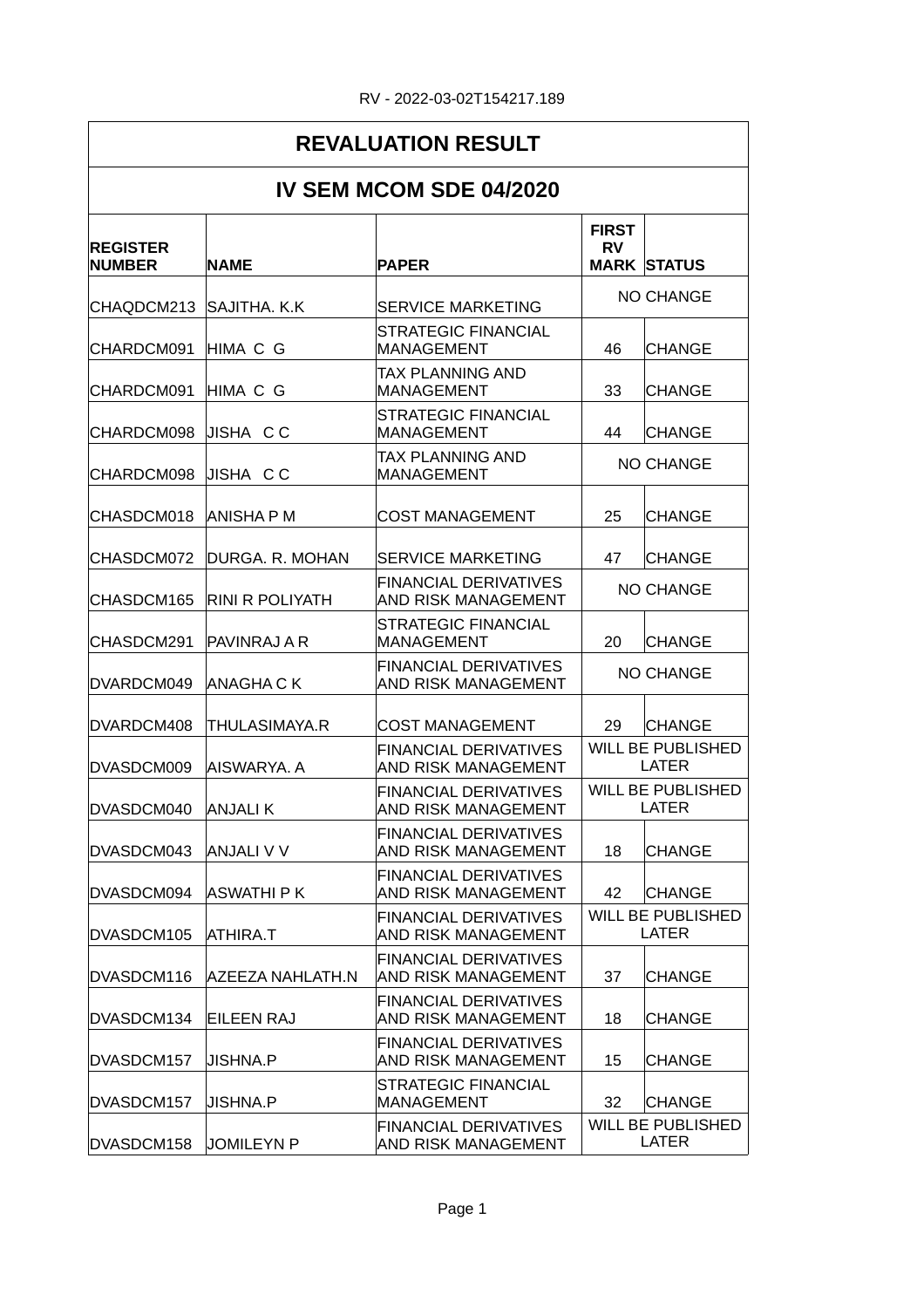| DVASDCM186 | NEERAJA K                | <b>FINANCIAL DERIVATIVES</b><br>AND RISK MANAGEMENT        | 36 | <b>CHANGE</b>                            |
|------------|--------------------------|------------------------------------------------------------|----|------------------------------------------|
| DVASDCM187 | NEETHU.N.V               | <b>FINANCIAL DERIVATIVES</b><br>AND RISK MANAGEMENT        | 21 | <b>CHANGE</b>                            |
| DVASDCM189 | NIHLA SHIRIN .M.T        | <b>TAX PLANNING AND</b><br><b>MANAGEMENT</b>               | 9  | <b>CHANGE</b>                            |
| DVASDCM200 | RAJITHA K R              | STRATEGIC FINANCIAL<br><b>MANAGEMENT</b>                   | 25 | <b>CHANGE</b>                            |
| DVASDCM218 | SAFA VARDATH. PK         | TAX PLANNING AND<br><b>MANAGEMENT</b>                      |    | <b>NO CHANGE</b>                         |
| DVASDCM242 | SHILPA, K                | <b>FINANCIAL DERIVATIVES</b><br>AND RISK MANAGEMENT        |    | <b>NO CHANGE</b>                         |
| DVASDCM292 | AMIL K                   | <b>FINANCIAL DERIVATIVES</b><br>AND RISK MANAGEMENT        |    | <b>NO CHANGE</b>                         |
| KVAQDCM101 | NASIRA. P                | <b>COST MANAGEMENT</b>                                     | 37 | <b>CHANGE</b>                            |
| KVAQDCM101 | NASIRA. P                | <b>TAX PLANNING AND</b><br><b>MANAGEMENT</b>               | 30 | <b>CHANGE</b>                            |
| KVARDCM117 | RAFNA.V.K                | TAX PLANNING AND<br><b>MANAGEMENT</b>                      | 43 | <b>CHANGE</b>                            |
| KVARDCM146 | SEENATH .C .T            | <b>STRATEGIC FINANCIAL</b><br><b>MANAGEMENT</b>            | 28 | <b>CHANGE</b>                            |
| KVASDCM030 | ATHIRA.P                 | <b>COST MANAGEMENT</b>                                     | 34 | <b>CHANGE</b>                            |
| KVASDCM033 | ATHULYA K P              | <b>COST MANAGEMENT</b>                                     |    | <b>WILL BE PUBLISHED</b><br><b>LATER</b> |
| KVASDCM055 | MANEESHA.K               | <b>COST MANAGEMENT</b>                                     | 31 | <b>CHANGE</b>                            |
| KVASDCM077 | RANJITHA.K.P.            | <b>FINANCIAL DERIVATIVES</b><br><b>AND RISK MANAGEMENT</b> |    | <b>NO CHANGE</b>                         |
| KVASDCM109 | SHYALIMA V.V.            | <b>FINANCIAL DERIVATIVES</b><br>AND RISK MANAGEMENT        |    | WILL BE PUBLISHED<br>LATER               |
| KVASDCM124 | THASNI MOL. P. T         | <b>FINANCIAL DERIVATIVES</b><br>AND RISK MANAGEMENT        |    | WILL BE PUBLISHED<br>LATER               |
| MDAQDCM027 | ANSHA. K.T               | <b>COST MANAGEMENT</b>                                     |    | <b>NO CHANGE</b>                         |
| MDAQDCM138 | SAHLA .C. K              | <b>FINANCIAL DERIVATIVES</b><br>AND RISK MANAGEMENT        | 35 | <b>CHANGE</b>                            |
| MDAQDCM159 | SOORYA. T.P              | <b>FINANCIAL DERIVATIVES</b><br>AND RISK MANAGEMENT        | 9  | <b>CHANGE</b>                            |
| MDAQDCM171 | SWATHIMOL .K .K          | TAX PLANNING AND<br><b>MANAGEMENT</b>                      | 34 | <b>CHANGE</b>                            |
| MDAQDCM181 | VANISHA.K.P              | <b>STRATEGIC FINANCIAL</b><br><b>MANAGEMENT</b>            | 27 | <b>CHANGE</b>                            |
| MDAQDCM183 | VARNA. K.P               | <b>FINANCIAL DERIVATIVES</b><br>AND RISK MANAGEMENT        | 17 | <b>CHANGE</b>                            |
| MDAQDCM217 | <b>SUJITH VALAKETTIL</b> | <b>FINANCIAL DERIVATIVES</b><br>AND RISK MANAGEMENT        | 21 | <b>CHANGE</b>                            |
| MDAQDCM217 | <b>SUJITH VALAKETTIL</b> | TAX PLANNING AND<br><b>MANAGEMENT</b>                      | 40 | <b>CHANGE</b>                            |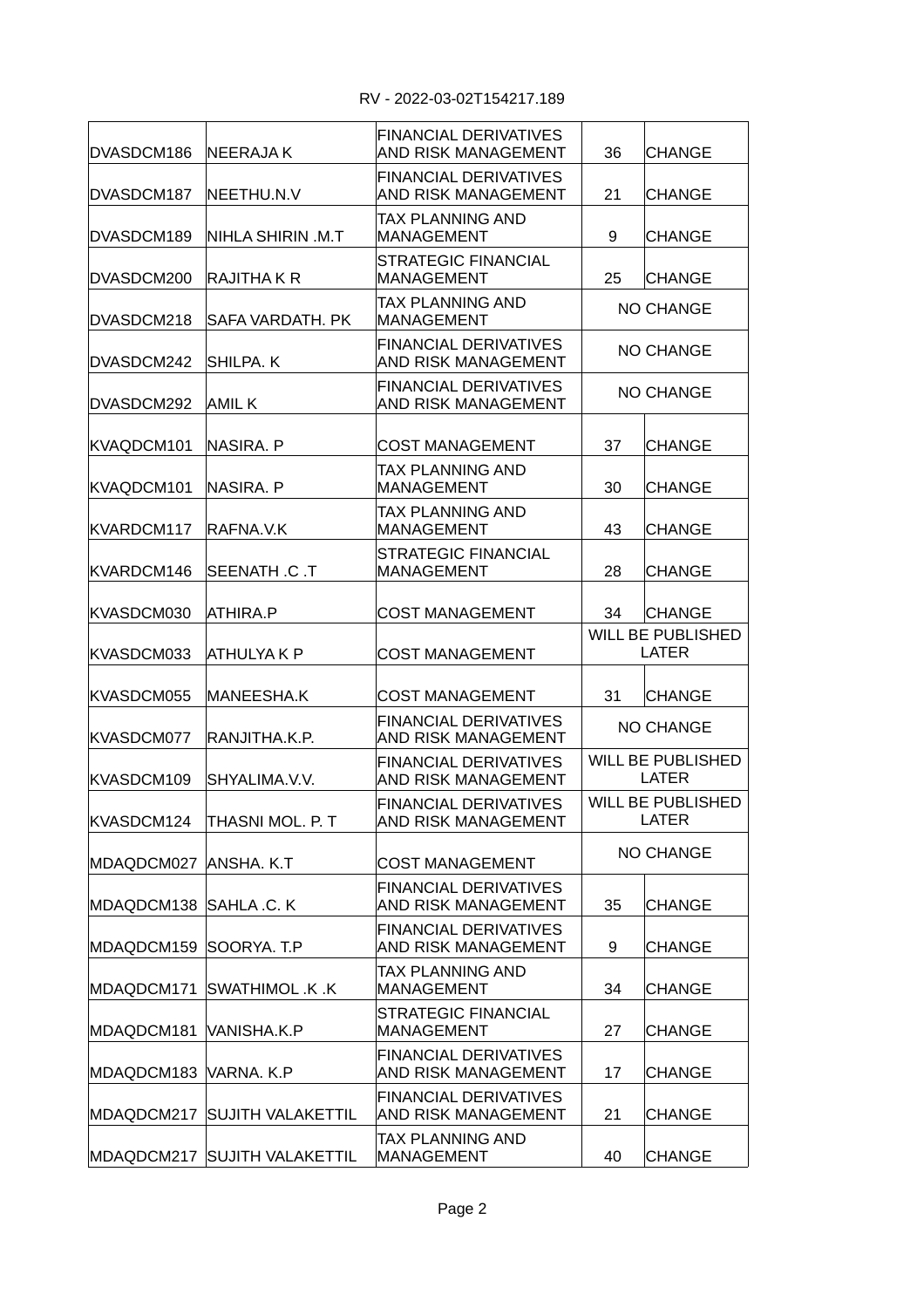| MDAQDCM219 VISHNU.K.V   |                               | <b>FINANCIAL DERIVATIVES</b><br>AND RISK MANAGEMENT                                 | 11               | <b>CHANGE</b>                            |
|-------------------------|-------------------------------|-------------------------------------------------------------------------------------|------------------|------------------------------------------|
| MDAQDCM219 VISHNU.K.V   |                               | TAX PLANNING AND<br><b>MANAGEMENT</b>                                               | 24               | CHANGE                                   |
| MDARDCM015              | AKHILA.R.K                    | <b>FINANCIAL DERIVATIVES</b><br>AND RISK MANAGEMENT                                 | 8                | <b>CHANGE</b>                            |
| MDARDCM023  ANAGHA T    |                               | FINANCIAL DERIVATIVES<br>AND RISK MANAGEMENT                                        |                  | <b>NO CHANGE</b>                         |
|                         |                               | <b>FINANCIAL DERIVATIVES</b><br>MDARDCM078  ASWATHI VARSHA K P  AND RISK MANAGEMENT |                  | <b>WILL BE PUBLISHED</b><br><b>LATER</b> |
| MDARDCM078              | ASWATHI VARSHA K P MANAGEMENT | <b>STRATEGIC FINANCIAL</b>                                                          | 17               | <b>CHANGE</b>                            |
| MDARDCM092  ATHIRA V M  |                               | <b>FINANCIAL DERIVATIVES</b><br>AND RISK MANAGEMENT                                 | 23               | <b>CHANGE</b>                            |
| MDARDCM111  HARITHA T P |                               | <b>FINANCIAL DERIVATIVES</b><br>AND RISK MANAGEMENT                                 | 35               | <b>CHANGE</b>                            |
| MDARDCM134              | <b>NAVYA, V</b>               | STRATEGIC FINANCIAL<br><b>MANAGEMENT</b>                                            | 26               | <b>CHANGE</b>                            |
| MDARDCM152              | RESHMI .R                     | <b>STRATEGIC FINANCIAL</b><br><b>MANAGEMENT</b>                                     | 24               | <b>CHANGE</b>                            |
| MDARDCM187              | <b>SMRITHI PRADEEPAN</b>      | <b>FINANCIAL DERIVATIVES</b><br><b>AND RISK MANAGEMENT</b>                          | 44               | <b>CHANGE</b>                            |
| MDARDCM188              | <b>ISNEHA.C.P</b>             | <b>FINANCIAL DERIVATIVES</b><br>AND RISK MANAGEMENT                                 | 26               | <b>CHANGE</b>                            |
| MDARDCM197              | SREESHNA.P.K                  | <b>FINANCIAL DERIVATIVES</b><br>AND RISK MANAGEMENT                                 | 36               | <b>CHANGE</b>                            |
| MDARDCM218              | VISMAYA. C                    | <b>FINANCIAL DERIVATIVES</b><br>AND RISK MANAGEMENT                                 | 33               | <b>CHANGE</b>                            |
| MDARDCM220              | VISRUTHA. P.V.                | <b>FINANCIAL DERIVATIVES</b><br>AND RISK MANAGEMENT                                 | 20               | <b>CHANGE</b>                            |
| MDARDCM220              | VISRUTHA. P.V                 | <b>COST MANAGEMENT</b>                                                              |                  | <b>NO CHANGE</b>                         |
| MDASDCM004 ADITHYA.C.K  |                               | <b>FINANCIAL DERIVATIVES</b><br>AND RISK MANAGEMENT                                 |                  | <b>WILL BE PUBLISHED</b><br><b>LATER</b> |
| MDASDCM021              | AMRUTHA .M                    | <b>FINANCIAL DERIVATIVES</b><br>AND RISK MANAGEMENT                                 |                  | <b>WILL BE PUBLISHED</b><br><b>LATER</b> |
| MDASDCM045              | ANUSREE.K                     | <b>FINANCIAL DERIVATIVES</b><br>AND RISK MANAGEMENT                                 | <b>NO CHANGE</b> |                                          |
| MDASDCM068              | <b>ATHIRA.E</b>               | <b>COST MANAGEMENT</b>                                                              |                  | <b>NO CHANGE</b>                         |
| MDASDCM083              | DARSANA, V.V                  | <b>FINANCIAL DERIVATIVES</b><br>AND RISK MANAGEMENT                                 | 31               | <b>CHANGE</b>                            |
| MDASDCM087              | DRISYA KARIYADAN<br>KUNNUMMAL | <b>FINANCIAL DERIVATIVES</b><br>AND RISK MANAGEMENT                                 | 28               | <b>CHANGE</b>                            |
| MDASDCM089              | FATHIMA RISWANA               | <b>FINANCIAL DERIVATIVES</b><br>AND RISK MANAGEMENT                                 | 18               | <b>CHANGE</b>                            |
| MDASDCM094              | INDUJA. A                     | <b>FINANCIAL DERIVATIVES</b><br>AND RISK MANAGEMENT                                 | 12               | <b>CHANGE</b>                            |
| MDASDCM099              | KAVYA A S                     | <b>FINANCIAL DERIVATIVES</b><br>AND RISK MANAGEMENT                                 |                  | <b>WILL BE PUBLISHED</b><br><b>LATER</b> |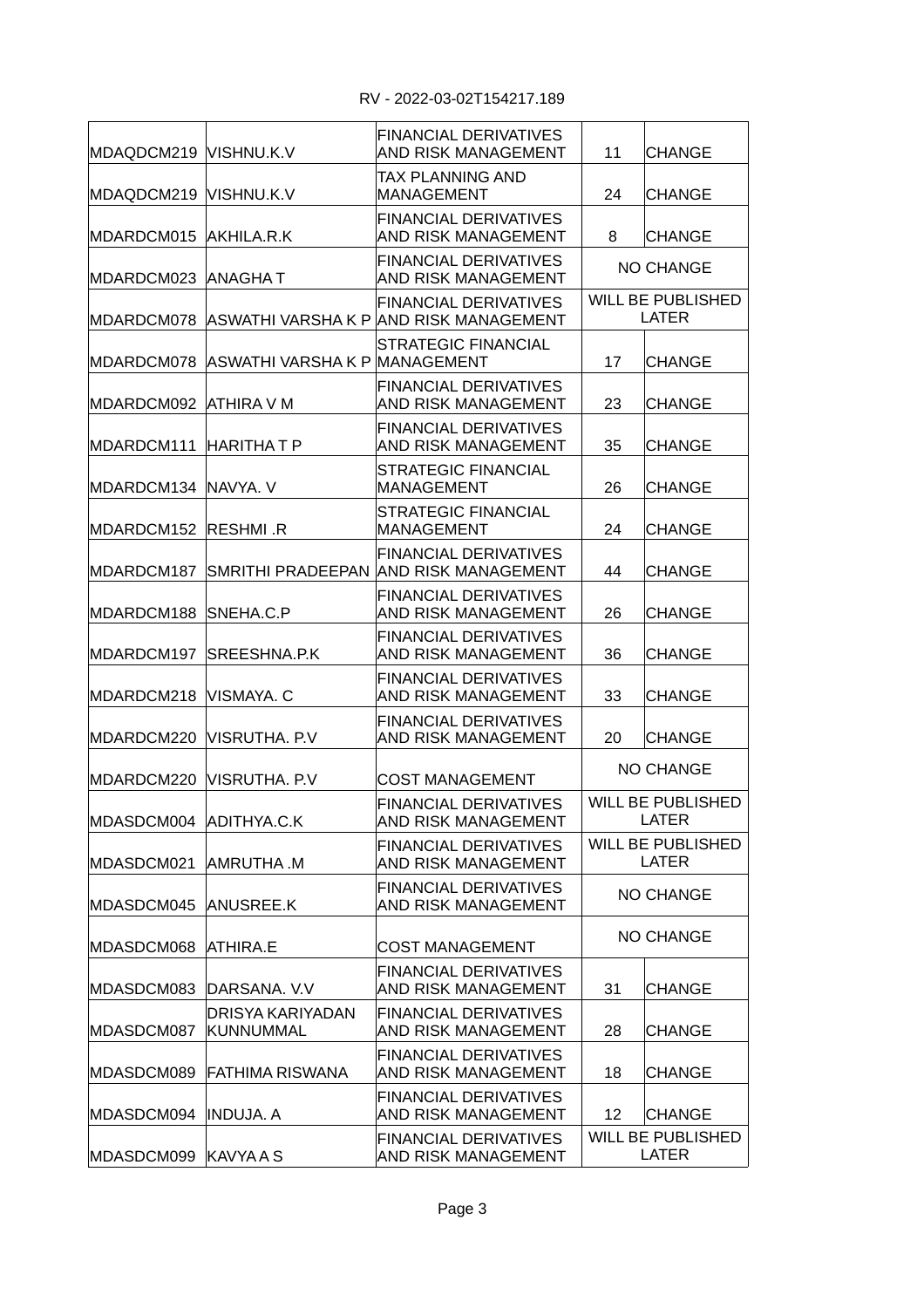| MDASDCM100 | IKAVYA PAVITHRAN K                      | <b>FINANCIAL DERIVATIVES</b><br>IAND RISK MANAGEMENT       | 23 | <b>CHANGE</b>                     |
|------------|-----------------------------------------|------------------------------------------------------------|----|-----------------------------------|
| MDASDCM102 | MANJIMA.P                               | <b>FINANCIAL DERIVATIVES</b><br><b>AND RISK MANAGEMENT</b> | 30 | <b>CHANGE</b>                     |
| MDASDCM107 | INAVYA .K .V                            | FINANCIAL DERIVATIVES<br>AND RISK MANAGEMENT               | 40 | <b>CHANGE</b>                     |
| MDASDCM126 | IRESHMI .M .M                           | FINANCIAL DERIVATIVES<br><b>AND RISK MANAGEMENT</b>        | 40 | <b>CHANGE</b>                     |
| MDASDCM131 | SANDRINA, K                             | <b>FINANCIAL DERIVATIVES</b><br><b>AND RISK MANAGEMENT</b> | 30 | <b>CHANGE</b>                     |
| MDASDCM135 | SARIGA, P.P.                            | <b>FINANCIAL DERIVATIVES</b><br><b>AND RISK MANAGEMENT</b> | 31 | <b>CHANGE</b>                     |
| MDASDCM136 | <b>SHAMNA</b><br>KUNHAMMED KUTTY<br>M P | <b>FINANCIAL DERIVATIVES</b><br><b>AND RISK MANAGEMENT</b> | 30 | <b>CHANGE</b>                     |
| MDASDCM136 | <b>SHAMNA</b><br>KUNHAMMED KUTTY<br>M P | <b>COST MANAGEMENT</b>                                     | 23 | <b>CHANGE</b>                     |
| MDASDCM138 | <b>SHIJAN</b>                           | <b>FINANCIAL DERIVATIVES</b><br>AND RISK MANAGEMENT        | 15 | <b>CHANGE</b>                     |
| MDASDCM151 | SNEHA.S                                 | <b>FINANCIAL DERIVATIVES</b><br>AND RISK MANAGEMENT        | 21 | <b>CHANGE</b>                     |
| MDASDCM152 | SOORYA P                                | <b>FINANCIAL DERIVATIVES</b><br>AND RISK MANAGEMENT        | 21 | <b>CHANGE</b>                     |
| MDASDCM153 | <b>SREELAKSHMI K</b>                    | <b>FINANCIAL DERIVATIVES</b><br>AND RISK MANAGEMENT        | 17 | <b>CHANGE</b>                     |
| MDASDCM162 | <b>THEERTHA KRISHNA</b><br>B R          | <b>FINANCIAL DERIVATIVES</b><br><b>AND RISK MANAGEMENT</b> | 27 | <b>CHANGE</b>                     |
| MDASDCM171 | VISMAYA MADHAV. M                       | <b>FINANCIAL DERIVATIVES</b><br><b>AND RISK MANAGEMENT</b> | 37 | <b>CHANGE</b>                     |
| MDASDCM172 | VISMAYA PRAMOD                          | <b>FINANCIAL DERIVATIVES</b><br>AND RISK MANAGEMENT        | 37 | <b>CHANGE</b>                     |
|            | MDASDCM172 VISMAYA PRAMOD               | COST MANAGEMENT                                            |    | <b>WILL BE PUBLISHED</b><br>LATER |
| MDASDCM183 | AMALJITH.K                              | <b>COST MANAGEMENT</b>                                     |    | <b>NO CHANGE</b>                  |
| MDASDCM184 | IANURATH A K                            | <b>FINANCIAL DERIVATIVES</b><br>AND RISK MANAGEMENT        | 32 | <b>CHANGE</b>                     |
| MDASDCM184 | IANURATH A K                            | <b>COST MANAGEMENT</b>                                     | 21 | <b>CHANGE</b>                     |
| MDASDCM187 | MUHAMMAD LAL<br><b>ROSHAN</b>           | <b>FINANCIAL DERIVATIVES</b><br>AND RISK MANAGEMENT        | 30 | <b>CHANGE</b>                     |
| MDASDCM191 | PRANAV. P                               | <b>FINANCIAL DERIVATIVES</b><br><b>AND RISK MANAGEMENT</b> | 13 | <b>CHANGE</b>                     |
| MLAQDCM038 | FARIJA. N. P                            | STRATEGIC FINANCIAL<br><b>MANAGEMENT</b>                   | 32 | <b>CHANGE</b>                     |
| MLAQDCM226 | MUHAMMED SAJIL<br>.K .T                 | <b>COST MANAGEMENT</b>                                     | 26 | <b>CHANGE</b>                     |
|            | MLAQDCM233 NAMSHAD. C.K                 | <b>STRATEGIC FINANCIAL</b><br><b>MANAGEMENT</b>            |    | NO CHANGE                         |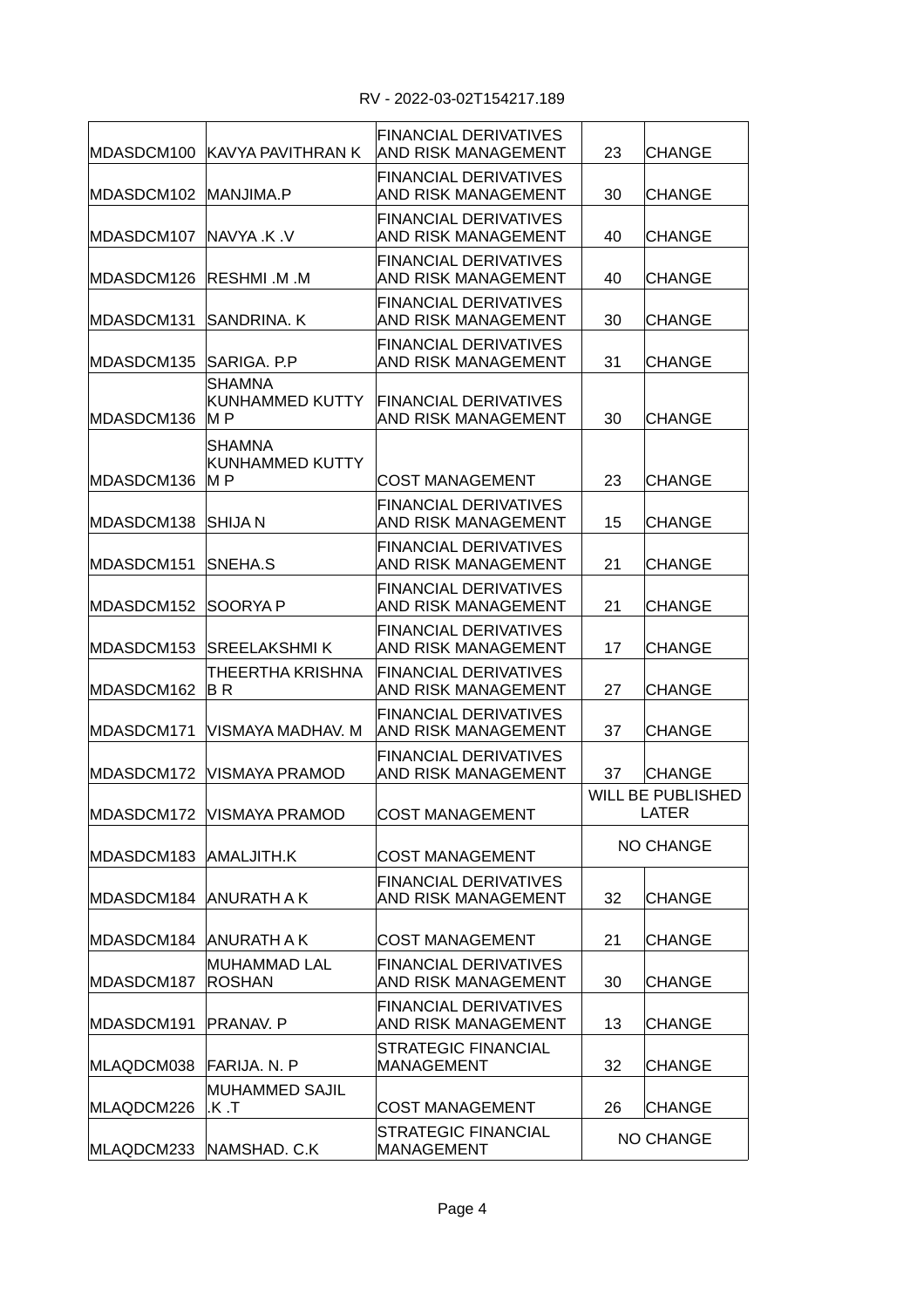| MLAQDCM233 | INAMSHAD. C.K           | TAX PLANNING AND<br><b>MANAGEMENT</b>               |    | <b>NO CHANGE</b>                         |
|------------|-------------------------|-----------------------------------------------------|----|------------------------------------------|
| MLARDCM049 | IFARSANA .M. P          | <b>COST MANAGEMENT</b>                              | 33 | CHANGE                                   |
| MLARDCM065 | ISRATH SULTHANA.<br>N.P | <b>COST MANAGEMENT</b>                              | 47 | CHANGE                                   |
| MLARDCM086 | IMANJU .C               | <b>COST MANAGEMENT</b>                              |    | <b>NO CHANGE</b>                         |
| MLARDCM181 | ISMITHA. S              | <b>COST MANAGEMENT</b>                              | 35 | <b>CHANGE</b>                            |
| MLARDCM198 | TINKLE JOSEPH. K. J     | <b>COST MANAGEMENT</b>                              | 26 | <b>CHANGE</b>                            |
| MLARDCM199 | UMAIRA THASNI. E .K     | <b>STRATEGIC FINANCIAL</b><br>MANAGEMENT            | 27 | <b>CHANGE</b>                            |
| MLARDCM205 | IVIJI. K. P             | <b>COST MANAGEMENT</b>                              | 27 | CHANGE                                   |
| MLASDCM009 | AJISHA. K               | <b>FINANCIAL DERIVATIVES</b><br>AND RISK MANAGEMENT | 23 | <b>CHANGE</b>                            |
| MLASDCM023 | V. AHTIUNA              | TAX PLANNING AND<br><b>MANAGEMENT</b>               |    | <b>WILL BE PUBLISHED</b><br><b>LATER</b> |
| MLASDCM024 | ANUSHA. K               | <b>FINANCIAL DERIVATIVES</b><br>AND RISK MANAGEMENT | 25 | <b>CHANGE</b>                            |
| MLASDCM024 | IANUSHA. K              | <b>COST MANAGEMENT</b>                              | 32 | <b>CHANGE</b>                            |
| MLASDCM035 | IATHIRA .V              | <b>FINANCIAL DERIVATIVES</b><br>AND RISK MANAGEMENT | 38 | <b>CHANGE</b>                            |
| MLASDCM043 | DILSHA. V               | <b>FINANCIAL DERIVATIVES</b><br>AND RISK MANAGEMENT | 21 | <b>CHANGE</b>                            |
| MLASDCM043 | DILSHA. V               | <b>COST MANAGEMENT</b>                              | 28 | <b>CHANGE</b>                            |
| MLASDCM043 | IDILSHA. V              | STRATEGIC FINANCIAL<br><b>MANAGEMENT</b>            |    | <b>NO CHANGE</b>                         |
| MLASDCM043 | DILSHA. V               | TAX PLANNING AND<br><b>MANAGEMENT</b>               | 27 | <b>CHANGE</b>                            |
| MLASDCM061 | HUSNA SHERIN. K         | <b>FINANCIAL DERIVATIVES</b><br>AND RISK MANAGEMENT | 20 | <b>CHANGE</b>                            |
| MLASDCM061 | HUSNA SHERIN. K         | <b>COST MANAGEMENT</b>                              | 33 | <b>CHANGE</b>                            |
| MLASDCM061 | IHUSNA SHERIN. K        | TAX PLANNING AND<br><b>MANAGEMENT</b>               | 35 | <b>CHANGE</b>                            |
| MLASDCM066 | JIDHISHA K V P          | FINANCIAL DERIVATIVES<br>AND RISK MANAGEMENT        | 16 | <b>CHANGE</b>                            |
| MLASDCM078 | MAYA.E                  | FINANCIAL DERIVATIVES<br>AND RISK MANAGEMENT        | 27 | <b>CHANGE</b>                            |
| MLASDCM085 | INAYANA RAJESH. V       | TAX PLANNING AND<br>MANAGEMENT                      |    | <b>NO CHANGE</b>                         |
| MLASDCM091 | INIMISHA.T.U            | <b>FINANCIAL DERIVATIVES</b><br>AND RISK MANAGEMENT | 22 | <b>CHANGE</b>                            |
| MLASDCM093 | NOORA. K.P              | STRATEGIC FINANCIAL<br><b>MANAGEMENT</b>            | 27 | <b>CHANGE</b>                            |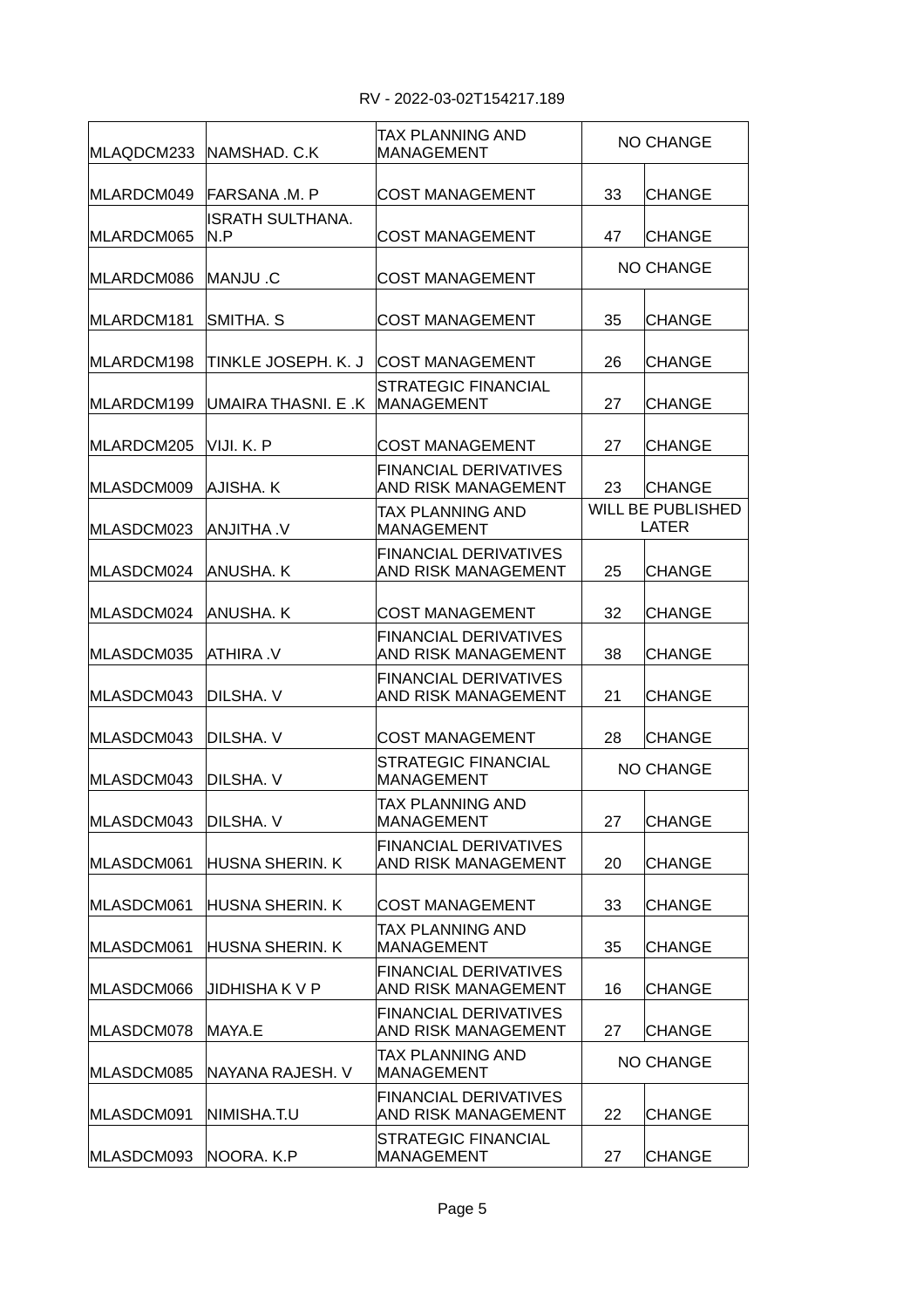| MLASDCM102 | RAJI. K                       | <b>STRATEGIC FINANCIAL</b><br><b>MANAGEMENT</b>                       | 20 | <b>CHANGE</b>                            |
|------------|-------------------------------|-----------------------------------------------------------------------|----|------------------------------------------|
| MLASDCM156 | <b>SREESHMAKR</b>             | <b>FINANCIAL DERIVATIVES</b><br>AND RISK MANAGEMENT                   |    | <b>NO CHANGE</b>                         |
| MLASDCM176 | <b>VINEETHA, V</b>            | <b>FINANCIAL DERIVATIVES</b><br>AND RISK MANAGEMENT                   |    | <b>WILL BE PUBLISHED</b><br><b>LATER</b> |
| MLASDCM179 | ABDUL JABBAR. V               | <b>FINANCIAL DERIVATIVES</b><br><b>AND RISK MANAGEMENT</b>            |    | <b>WILL BE PUBLISHED</b><br><b>LATER</b> |
| MLASDCM184 | IJAGADEESH S                  | <b>FINANCIAL DERIVATIVES</b><br><b>AND RISK MANAGEMENT</b>            | 21 | <b>CHANGE</b>                            |
| MLASDCM186 | JITHIN THOMAS                 | <b>FINANCIAL DERIVATIVES</b><br>AND RISK MANAGEMENT                   | 19 | <b>CHANGE</b>                            |
| MLASDCM188 | MOHAMED<br>JAMSHEER. K.A      | <b>FINANCIAL DERIVATIVES</b><br>AND RISK MANAGEMENT                   | 23 | <b>CHANGE</b>                            |
| MLASDCM189 |                               | <b>FINANCIAL DERIVATIVES</b><br>MOHAMMED AJMAL N AND RISK MANAGEMENT  |    | <b>WILL BE PUBLISHED</b><br><b>LATER</b> |
| MLASDCM190 | MOHAMMED IJAS . K             | FINANCIAL DERIVATIVES<br>AND RISK MANAGEMENT                          |    | <b>WILL BE PUBLISHED</b><br><b>LATER</b> |
| MLASDCM194 |                               | <b>FINANCIAL DERIVATIVES</b><br>MUHAMMED SHIBIL M AND RISK MANAGEMENT | 21 | <b>CHANGE</b>                            |
| MLASDCM204 | SUBITH.T                      | <b>FINANCIAL DERIVATIVES</b><br>AND RISK MANAGEMENT                   | 37 | <b>CHANGE</b>                            |
| MLASDCM209 | SABNA. C M                    | <b>FINANCIAL DERIVATIVES</b><br>AND RISK MANAGEMENT                   | 29 | <b>CHANGE</b>                            |
| THAQDCM264 | DEEPTHI .P .P                 | TAX PLANNING AND<br><b>MANAGEMENT</b>                                 | 31 | <b>CHANGE</b>                            |
| THAQDCM280 | DIVYA.P.K                     | TAX PLANNING AND<br><b>MANAGEMENT</b>                                 | 17 | <b>CHANGE</b>                            |
| THAQDCM449 | LAVANYA. E. S                 | TAX PLANNING AND<br><b>MANAGEMENT</b>                                 | 20 | <b>CHANGE</b>                            |
| THAQDCM742 | SEENATH MOL A.M.              | <b>STRATEGIC FINANCIAL</b><br><b>MANAGEMENT</b>                       |    | <b>NO CHANGE</b>                         |
| THAQDCM749 | <b>SELVA SALEEM.M</b>         | FINANCIAL DERIVATIVES<br>AND RISK MANAGEMENT                          |    | <b>NO CHANGE</b>                         |
| THAQDCM749 | <b>SELVA SALEEM.M</b>         | <b>STRATEGIC FINANCIAL</b><br><b>MANAGEMENT</b>                       | 37 | <b>CHANGE</b>                            |
| THAQDCMA09 | ABHILASH. C. V                | TAX PLANNING AND<br><b>MANAGEMENT</b>                                 | 14 | <b>CHANGE</b>                            |
| THAQDCMA40 | <b>ANIL GEORGE</b>            | TAX PLANNING AND<br><b>MANAGEMENT</b>                                 | 16 | <b>CHANGE</b>                            |
| THAQDCMB22 | <b>MUHAMMED</b><br>RAMEEZ.M.S | <b>COST MANAGEMENT</b>                                                | 21 | <b>CHANGE</b>                            |
| THAQDCMB22 | MUHAMMED<br>RAMEEZ.M.S        | TAX PLANNING AND<br><b>MANAGEMENT</b>                                 | 8  | <b>CHANGE</b>                            |
| THAQDCMB99 | SINTO JOY.V                   | STRATEGIC FINANCIAL<br>MANAGEMENT                                     | 19 | <b>CHANGE</b>                            |
| THARDCM342 | KAVYA VELAYUDHAN<br>IN.       | <b>COST MANAGEMENT</b>                                                |    | <b>NO CHANGE</b>                         |
| THARDCM342 | KAVYA VELAYUDHAN<br>IN.       | TAX PLANNING AND<br><b>MANAGEMENT</b>                                 | 30 | <b>CHANGE</b>                            |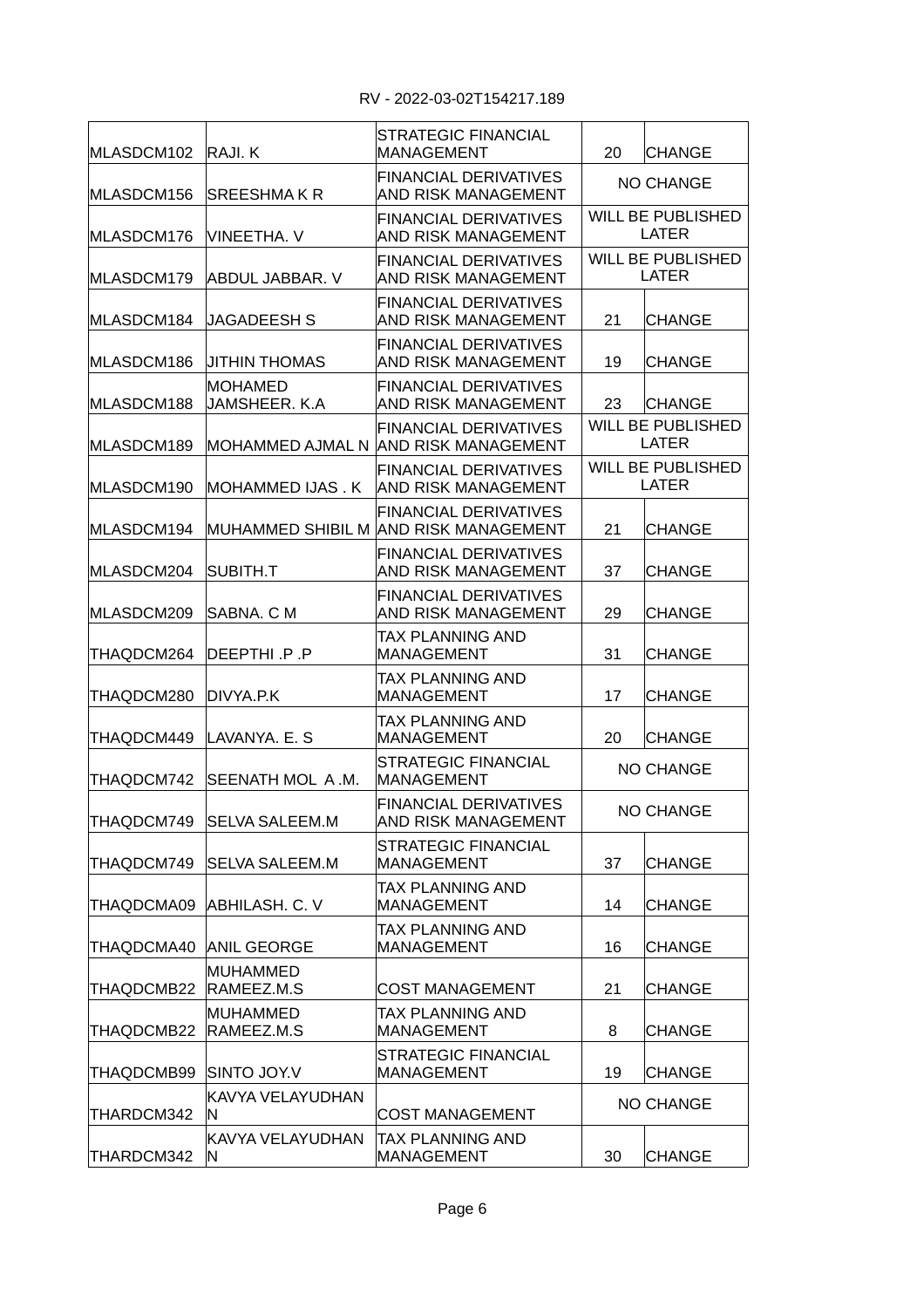| THARDCM387 | MAJITHA.P.S                 | COST MANAGEMENT                                     | <b>NO CHANGE</b>                         |                                          |
|------------|-----------------------------|-----------------------------------------------------|------------------------------------------|------------------------------------------|
| THARDCM520 | <b>RISA SHABU</b>           | STRATEGIC FINANCIAL<br><b>MANAGEMENT</b>            | 32                                       | <b>CHANGE</b>                            |
| THARDCM547 | SANCYA, P. S.               | <b>STRATEGIC FINANCIAL</b><br><b>MANAGEMENT</b>     | 27                                       | <b>CHANGE</b>                            |
| THARDCM769 | <b>CLINTO PAUL</b>          | <b>STRATEGIC FINANCIAL</b><br><b>MANAGEMENT</b>     |                                          | <b>WILL BE PUBLISHED</b><br><b>LATER</b> |
| THARDCM769 | ICLINTO PAUL                | TAX PLANNING AND<br><b>MANAGEMENT</b>               | 9                                        | <b>CHANGE</b>                            |
| THARDCM775 | <b>FEVIN FRANCIS</b>        | TAX PLANNING AND<br><b>MANAGEMENT</b>               | 17                                       | <b>CHANGE</b>                            |
| THARDCM808 | NINO SIMON                  | TAX PLANNING AND<br>MANAGEMENT                      | 15                                       | <b>CHANGE</b>                            |
| THARDCM843 | <b>SINTO JOHNSON</b>        | TAX PLANNING AND<br><b>MANAGEMENT</b>               | 13                                       | <b>CHANGE</b>                            |
| THARDCM868 | VISWAS.P.U                  | TAX PLANNING AND<br>MANAGEMENT                      |                                          | <b>NO CHANGE</b>                         |
| THARDCM869 | VIVEK E V                   | <b>FINANCIAL DERIVATIVES</b><br>AND RISK MANAGEMENT | 20                                       | <b>CHANGE</b>                            |
| THASDCM073 | Anjaly. P. B                | STRATEGIC FINANCIAL<br><b>MANAGEMENT</b>            | 33                                       | <b>CHANGE</b>                            |
| THASDCM075 | ANJALY RAVINDRAN            | STRATEGIC FINANCIAL<br><b>MANAGEMENT</b>            | <b>WILL BE PUBLISHED</b><br><b>LATER</b> |                                          |
| THASDCM085 | ANJU. P                     | STRATEGIC FINANCIAL<br>MANAGEMENT                   | 32                                       | <b>CHANGE</b>                            |
| THASDCM089 | ANJU THOMAS                 | STRATEGIC FINANCIAL<br><b>MANAGEMENT</b>            | 26                                       | <b>CHANGE</b>                            |
| THASDCM094 | ANOOPA C P                  | STRATEGIC FINANCIAL<br><b>MANAGEMENT</b>            | <b>WILL BE PUBLISHED</b><br><b>LATER</b> |                                          |
| THASDCM097 | IANU M S                    | <b>STRATEGIC FINANCIAL</b><br><b>MANAGEMENT</b>     | <b>WILL BE PUBLISHED</b><br><b>LATER</b> |                                          |
| THASDCM098 | ANUPRABHA JOSEPH MANAGEMENT | <b>STRATEGIC FINANCIAL</b>                          | <b>WILL BE PUBLISHED</b><br>LATER        |                                          |
| THASDCM099 | ANUPRIYA                    | <b>STRATEGIC FINANCIAL</b><br><b>MANAGEMENT</b>     | <b>WILL BE PUBLISHED</b><br><b>LATER</b> |                                          |
| THASDCM102 | ANUSHA. P. C.               | <b>STRATEGIC FINANCIAL</b><br><b>MANAGEMENT</b>     | <b>WILL BE PUBLISHED</b><br><b>LATER</b> |                                          |
| THASDCM103 | ANUSHA. P. J                | <b>STRATEGIC FINANCIAL</b><br><b>MANAGEMENT</b>     |                                          | <b>WILL BE PUBLISHED</b><br><b>LATER</b> |
| THASDCM106 | APARNA<br>MURALEEDHARAN     | <b>STRATEGIC FINANCIAL</b><br>MANAGEMENT            | 35                                       | <b>CHANGE</b>                            |
| THASDCM113 | ARCHANA K S                 | STRATEGIC FINANCIAL<br><b>MANAGEMENT</b>            | 27                                       | <b>CHANGE</b>                            |
| THASDCM121 | ARYA . K. R                 | STRATEGIC FINANCIAL<br><b>MANAGEMENT</b>            |                                          | <b>WILL BE PUBLISHED</b><br><b>LATER</b> |
| THASDCM122 | IARYA M K                   | STRATEGIC FINANCIAL<br><b>MANAGEMENT</b>            | 32                                       | CHANGE                                   |
| THASDCM124 | IARYA P B                   | STRATEGIC FINANCIAL<br><b>MANAGEMENT</b>            | 25                                       | <b>CHANGE</b>                            |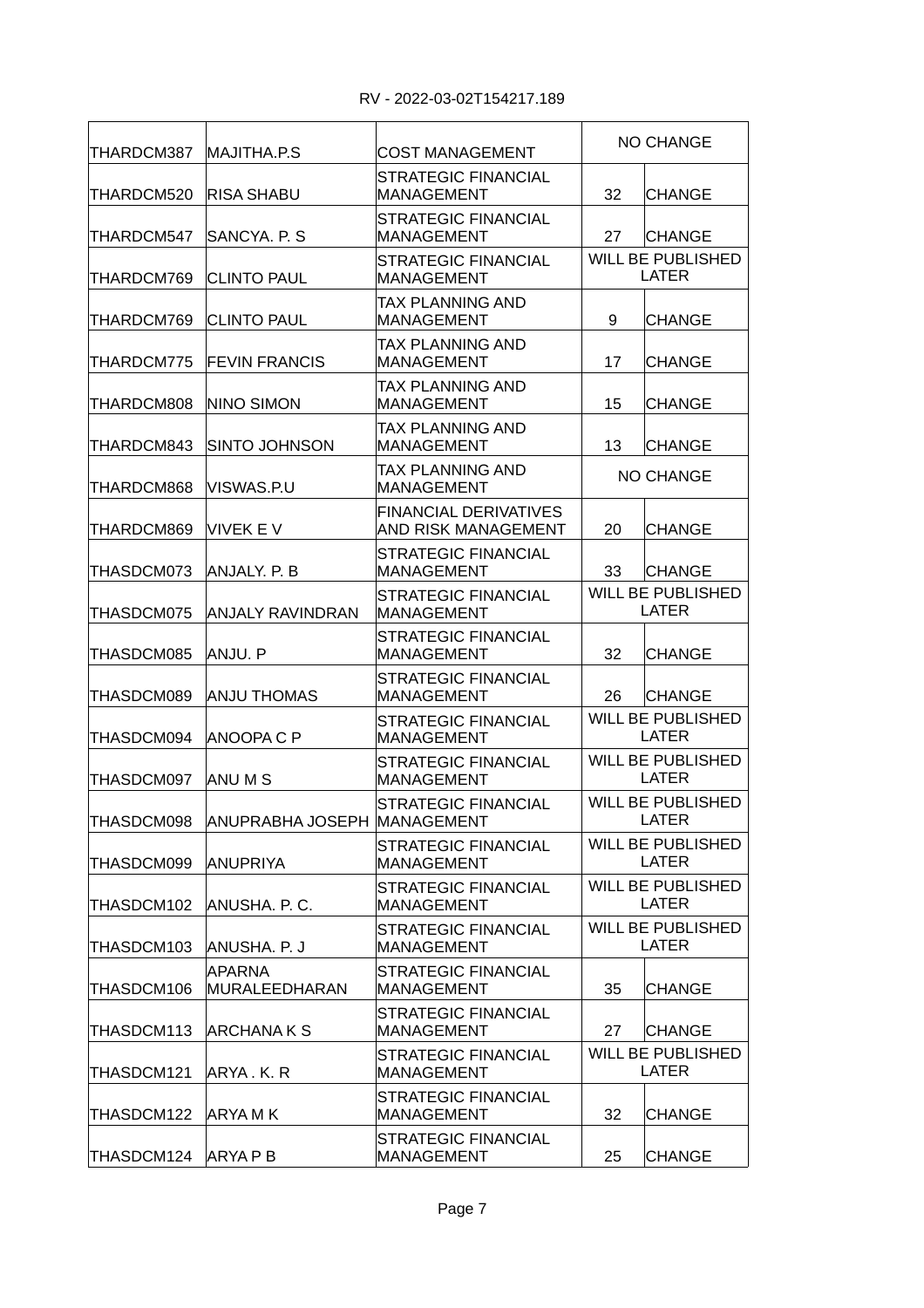| THASDCM132 | <b>ASWATHITS</b>                   | <b>STRATEGIC FINANCIAL</b><br><b>MANAGEMENT</b> | <b>WILL BE PUBLISHED</b><br><b>LATER</b> |  |
|------------|------------------------------------|-------------------------------------------------|------------------------------------------|--|
| THASDCM136 | ASWATHY .E .D                      | STRATEGIC FINANCIAL<br><b>MANAGEMENT</b>        | 19<br><b>CHANGE</b>                      |  |
| THASDCM137 | ASWATHY K R                        | <b>STRATEGIC FINANCIAL</b><br><b>MANAGEMENT</b> | 17<br><b>CHANGE</b>                      |  |
| THASDCM143 | ATHIRA ASHOKAN                     | STRATEGIC FINANCIAL<br><b>MANAGEMENT</b>        | <b>WILL BE PUBLISHED</b><br><b>LATER</b> |  |
| THASDCM152 | ATHIRA M T                         | <b>STRATEGIC FINANCIAL</b><br><b>MANAGEMENT</b> | <b>WILL BE PUBLISHED</b><br>LATER        |  |
| THASDCM164 | ATHIRA V S                         | STRATEGIC FINANCIAL<br><b>MANAGEMENT</b>        | <b>WILL BE PUBLISHED</b><br><b>LATER</b> |  |
| THASDCM165 | АТНІТНҮА Р А                       | <b>STRATEGIC FINANCIAL</b><br><b>MANAGEMENT</b> | <b>WILL BE PUBLISHED</b><br><b>LATER</b> |  |
| THASDCM171 | <b>BENETTA SIMON</b>               | <b>STRATEGIC FINANCIAL</b><br><b>MANAGEMENT</b> | 26<br><b>CHANGE</b>                      |  |
| THASDCM205 | DEVIRASYA, K.R                     | STRATEGIC FINANCIAL<br><b>MANAGEMENT</b>        | 22<br><b>CHANGE</b>                      |  |
| THASDCM224 | <b>ELSA BABY</b>                   | STRATEGIC FINANCIAL<br><b>MANAGEMENT</b>        | 25<br><b>CHANGE</b>                      |  |
| THASDCM225 | <b>FAHEEMATA</b>                   | <b>STRATEGIC FINANCIAL</b><br><b>MANAGEMENT</b> | 23<br><b>CHANGE</b>                      |  |
| THASDCM227 | FARHANA T M                        | <b>STRATEGIC FINANCIAL</b><br><b>MANAGEMENT</b> | 32<br><b>CHANGE</b>                      |  |
| THASDCM239 | <b>FEMY GEORGE</b>                 | STRATEGIC FINANCIAL<br><b>MANAGEMENT</b>        | WILL BE PUBLISHED<br><b>LATER</b>        |  |
| THASDCM256 | <b>GREESHMAK</b>                   | TAX PLANNING AND<br><b>MANAGEMENT</b>           | 27<br><b>CHANGE</b>                      |  |
| THASDCM268 | <b>HARSHA</b><br><b>SUDHAKARAN</b> | STRATEGIC FINANCIAL<br><b>MANAGEMENT</b>        | 27<br><b>CHANGE</b>                      |  |
| THASDCM273 | <b>HEBSEEBA DENNY</b>              | STRATEGIC FINANCIAL<br><b>MANAGEMENT</b>        | 28<br><b>CHANGE</b>                      |  |
| THASDCM274 | <b>HEERA HARIDAS</b>               | <b>STRATEGIC FINANCIAL</b><br>MANAGEMEN I       | 33<br><b>CHANGE</b>                      |  |
| THASDCM284 | JAINY CJ                           | <b>STRATEGIC FINANCIAL</b><br><b>MANAGEMENT</b> | <b>WILL BE PUBLISHED</b><br><b>LATER</b> |  |
| THASDCM285 | <b>JANET SHAJU</b>                 | <b>COST MANAGEMENT</b>                          | 29<br><b>CHANGE</b>                      |  |
| THASDCM285 | <b>JANET SHAJU</b>                 | <b>STRATEGIC FINANCIAL</b><br><b>MANAGEMENT</b> | <b>WILL BE PUBLISHED</b><br><b>LATER</b> |  |
| THASDCM285 | <b>JANET SHAJU</b>                 | TAX PLANNING AND<br>MANAGEMENT                  | 25<br><b>CHANGE</b>                      |  |
| THASDCM302 | <b>JISHAKS</b>                     | <b>STRATEGIC FINANCIAL</b><br><b>MANAGEMENT</b> | 32<br><b>CHANGE</b>                      |  |
| THASDCM304 | JISHI.T                            | STRATEGIC FINANCIAL<br>MANAGEMENT               | 19<br><b>CHANGE</b>                      |  |
| THASDCM314 | <b>JIYA JOHNY E</b>                | <b>STRATEGIC FINANCIAL</b><br><b>MANAGEMENT</b> | <b>WILL BE PUBLISHED</b><br>LATER        |  |
| THASDCM325 | <b>KARTHIKA NAIR</b>               | TAX PLANNING AND<br><b>MANAGEMENT</b>           | 15<br><b>CHANGE</b>                      |  |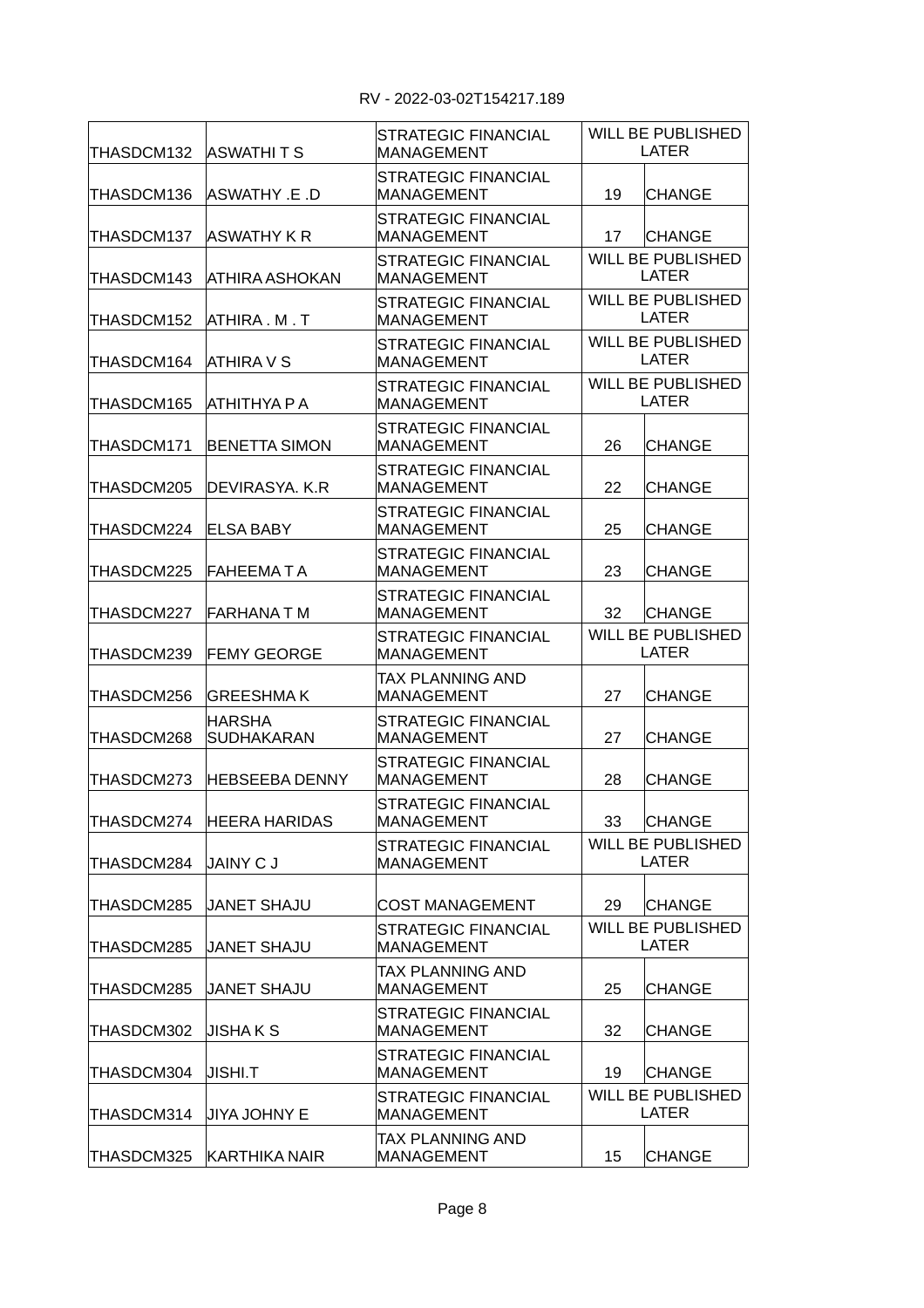| ITHASDCM331 | IKAVYA. M .R                  | TAX PLANNING AND<br>MANAGEMENT                      | 33                                       | CHANGE                                   |
|-------------|-------------------------------|-----------------------------------------------------|------------------------------------------|------------------------------------------|
| THASDCM338  | <b>KEERTHY GOPINATH</b>       | TAX PLANNING AND<br><b>MANAGEMENT</b>               | 22                                       | <b>CHANGE</b>                            |
| THASDCM340  | KEERTHY K. D                  | STRATEGIC FINANCIAL<br><b>MANAGEMENT</b>            |                                          | <b>WILL BE PUBLISHED</b><br><b>LATER</b> |
| THASDCM340  | KEERTHY .K. D                 | TAX PLANNING AND<br><b>MANAGEMENT</b>               | 17                                       | <b>CHANGE</b>                            |
| THASDCM343  | KRISHNA K U                   | STRATEGIC FINANCIAL<br><b>MANAGEMENT</b>            |                                          | <b>WILL BE PUBLISHED</b><br><b>LATER</b> |
| THASDCM343  | KRISHNA K U                   | TAX PLANNING AND<br><b>MANAGEMENT</b>               | 17                                       | <b>CHANGE</b>                            |
| THASDCM344  | IKRISHNA MOHAN                | STRATEGIC FINANCIAL<br><b>MANAGEMENT</b>            |                                          | <b>WILL BE PUBLISHED</b><br><b>LATER</b> |
| THASDCM347  | KRISHNAPRIYA K S              | STRATEGIC FINANCIAL<br><b>MANAGEMENT</b>            | 22                                       | <b>CHANGE</b>                            |
| THASDCM347  | IKRISHNAPRIYA K S             | TAX PLANNING AND<br><b>MANAGEMENT</b>               | 13                                       | <b>CHANGE</b>                            |
| THASDCM348  | KRISHNAPRIYA M .R             | STRATEGIC FINANCIAL<br>MANAGEMENT                   | <b>WILL BE PUBLISHED</b><br>LATER        |                                          |
| THASDCM349  | KRISHNAPRIYA U                | <b>STRATEGIC FINANCIAL</b><br><b>MANAGEMENT</b>     | <b>WILL BE PUBLISHED</b><br><b>LATER</b> |                                          |
| THASDCM350  | KRISHNAPRIYA V.A              | <b>STRATEGIC FINANCIAL</b><br><b>MANAGEMENT</b>     | <b>WILL BE PUBLISHED</b><br>LATER        |                                          |
| THASDCM351  | KRISHNAPRIYA V R              | <b>FINANCIAL DERIVATIVES</b><br>AND RISK MANAGEMENT | <b>NO CHANGE</b>                         |                                          |
| THASDCM351  | KRISHNAPRIYA. V.R             | COST MANAGEMENT                                     | 21                                       | CHANGE                                   |
| THASDCM351  | KRISHNAPRIYA. V.R             | STRATEGIC FINANCIAL<br>MANAGEMENT                   | 10                                       | <b>CHANGE</b>                            |
| THASDCM351  | KRISHNAPRIYA V R              | TAX PLANNING AND<br>MANAGEMENT                      | 13                                       | CHANGE                                   |
| THASDCM359  | LESHMA .K. L                  | STRATEGIC FINANCIAL<br><b>MANAGEMENT</b>            | 32                                       | <b>CHANGE</b>                            |
| THASDCM363  | MANEESHA C R                  | <b>STRATEGIC FINANCIAL</b><br><b>MANAGEMENT</b>     | 33                                       | <b>CHANGE</b>                            |
| THASDCM365  | MANJULAKSHMI .K .M MANAGEMENT | STRATEGIC FINANCIAL                                 | 40                                       | <b>CHANGE</b>                            |
| THASDCM377  | <b>MEENUM</b>                 | STRATEGIC FINANCIAL<br>MANAGEMENT                   | 28                                       | <b>CHANGE</b>                            |
| THASDCM379  | MEERA<br><b>SURESHKUMAR C</b> | <b>STRATEGIC FINANCIAL</b><br><b>MANAGEMENT</b>     | <b>WILL BE PUBLISHED</b><br><b>LATER</b> |                                          |
| THASDCM384  | <b>MEGHA SHABU</b>            | STRATEGIC FINANCIAL<br><b>MANAGEMENT</b>            | WILL BE PUBLISHED<br><b>LATER</b>        |                                          |
| THASDCM386  | MEGHA T S                     | <b>FINANCIAL DERIVATIVES</b><br>AND RISK MANAGEMENT | <b>NO CHANGE</b>                         |                                          |
| THASDCM386  | MEGHA T S                     | <b>COST MANAGEMENT</b>                              | 28                                       | <b>CHANGE</b>                            |
| THASDCM386  | MEGHAT <sub>S</sub>           | STRATEGIC FINANCIAL<br><b>MANAGEMENT</b>            | <b>WILL BE PUBLISHED</b><br><b>LATER</b> |                                          |

<u> 1980 - Johann Barbara, martxa alemaniar a</u>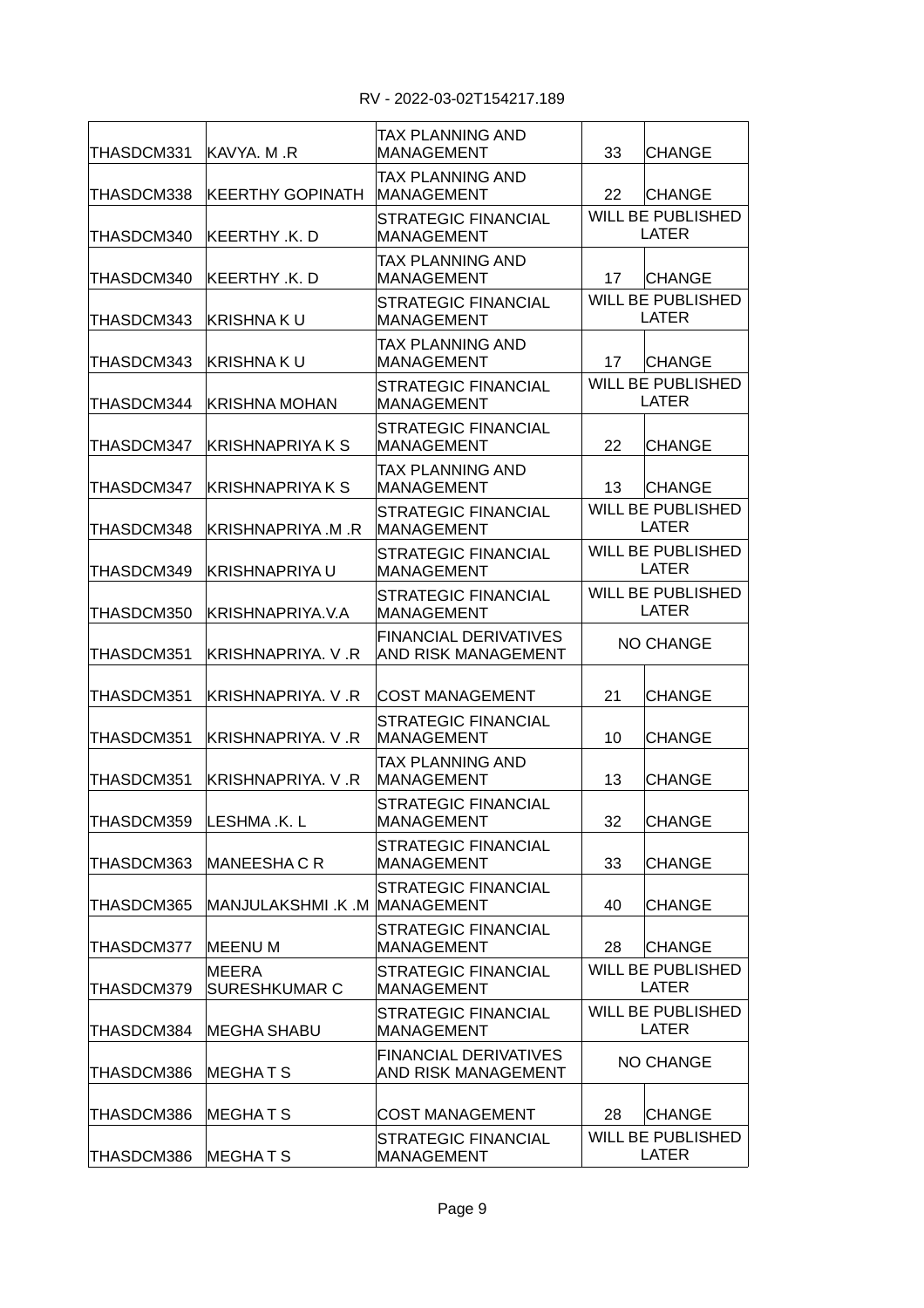| THASDCM387 | IMEGHNA JOSEPH               | STRATEGIC FINANCIAL<br><b>MANAGEMENT</b>            | 25                                       | <b>CHANGE</b>                            |
|------------|------------------------------|-----------------------------------------------------|------------------------------------------|------------------------------------------|
| THASDCM390 | IMELBA DAVIS                 | <b>STRATEGIC FINANCIAL</b><br><b>MANAGEMENT</b>     | 26                                       | <b>CHANGE</b>                            |
| THASDCM399 | MUBASHIRA V U                | <b>STRATEGIC FINANCIAL</b><br><b>MANAGEMENT</b>     | 27                                       | <b>CHANGE</b>                            |
| THASDCM404 | NAIR ASWATHY RAVI            | STRATEGIC FINANCIAL<br><b>MANAGEMENT</b>            | 17                                       | <b>CHANGE</b>                            |
| THASDCM408 | INAVEENA<br>NARAYANAN        | <b>STRATEGIC FINANCIAL</b><br><b>MANAGEMENT</b>     | 24                                       | <b>CHANGE</b>                            |
| THASDCM413 | NAYANA T G                   | <b>STRATEGIC FINANCIAL</b><br><b>MANAGEMENT</b>     | 32                                       | <b>CHANGE</b>                            |
| THASDCM413 | INAYANA T G                  | TAX PLANNING AND<br><b>MANAGEMENT</b>               | 24                                       | <b>CHANGE</b>                            |
| THASDCM414 | NEENA DAVIS<br>THAIPARAMBIL  | <b>STRATEGIC FINANCIAL</b><br><b>MANAGEMENT</b>     | 24                                       | <b>CHANGE</b>                            |
| THASDCM414 | INEENA DAVIS<br>THAIPARAMBIL | TAX PLANNING AND<br><b>MANAGEMENT</b>               | 19                                       | <b>CHANGE</b>                            |
| THASDCM417 | INEENU V J                   | <b>STRATEGIC FINANCIAL</b><br><b>MANAGEMENT</b>     | 23                                       | <b>CHANGE</b>                            |
| THASDCM419 | NEETHU. K. V                 | <b>STRATEGIC FINANCIAL</b><br><b>MANAGEMENT</b>     | 23                                       | <b>CHANGE</b>                            |
| THASDCM419 | NEETHU. K. V                 | TAX PLANNING AND<br><b>MANAGEMENT</b>               | 26                                       | <b>CHANGE</b>                            |
| THASDCM422 | <b>NEETHU SIMON</b>          | <b>STRATEGIC FINANCIAL</b><br><b>MANAGEMENT</b>     | 13                                       | <b>CHANGE</b>                            |
| THASDCM425 | NEJMA .P .L                  | <b>STRATEGIC FINANCIAL</b><br><b>MANAGEMENT</b>     | <b>WILL BE PUBLISHED</b><br><b>LATER</b> |                                          |
| THASDCM428 | NIKHILA NAIR .P              | <b>STRATEGIC FINANCIAL</b><br><b>MANAGEMENT</b>     | 35                                       | <b>CHANGE</b>                            |
| THASDCM429 | NIKHITHA. N. N               | <b>STRATEGIC FINANCIAL</b><br><b>MANAGEMENT</b>     | <b>WILL BE PUBLISHED</b><br><b>LATER</b> |                                          |
| THASDCM433 | NIMISHA VARGHESE             | <b>STRATEGIC FINANCIAL</b><br>MANAGEMEN I           | 28                                       | <b>CHANGE</b>                            |
| THASDCM433 | NIMISHA VARGHESE             | TAX PLANNING AND<br><b>MANAGEMENT</b>               | 27                                       | <b>CHANGE</b>                            |
| THASDCM438 | NISHA SATHEESH .V            | <b>STRATEGIC FINANCIAL</b><br><b>MANAGEMENT</b>     | 35                                       | <b>CHANGE</b>                            |
| THASDCM440 | Nishitha .K. K               | STRATEGIC FINANCIAL<br><b>MANAGEMENT</b>            | 35                                       | <b>CHANGE</b>                            |
| THASDCM440 | NISHITHA .K. K               | TAX PLANNING AND<br><b>MANAGEMENT</b>               | 17                                       | <b>CHANGE</b>                            |
| THASDCM442 | NITHYA. V. P                 | <b>STRATEGIC FINANCIAL</b><br><b>MANAGEMENT</b>     |                                          | <b>WILL BE PUBLISHED</b><br><b>LATER</b> |
| THASDCM443 | NIVA.P.N                     | STRATEGIC FINANCIAL<br><b>MANAGEMENT</b>            | 29                                       | <b>CHANGE</b>                            |
| THASDCM444 | NIVEDYA K R                  | <b>STRATEGIC FINANCIAL</b><br><b>MANAGEMENT</b>     | 32                                       | <b>CHANGE</b>                            |
| THASDCM445 | NIVEDYATHA M H               | <b>FINANCIAL DERIVATIVES</b><br>AND RISK MANAGEMENT | <b>NO CHANGE</b>                         |                                          |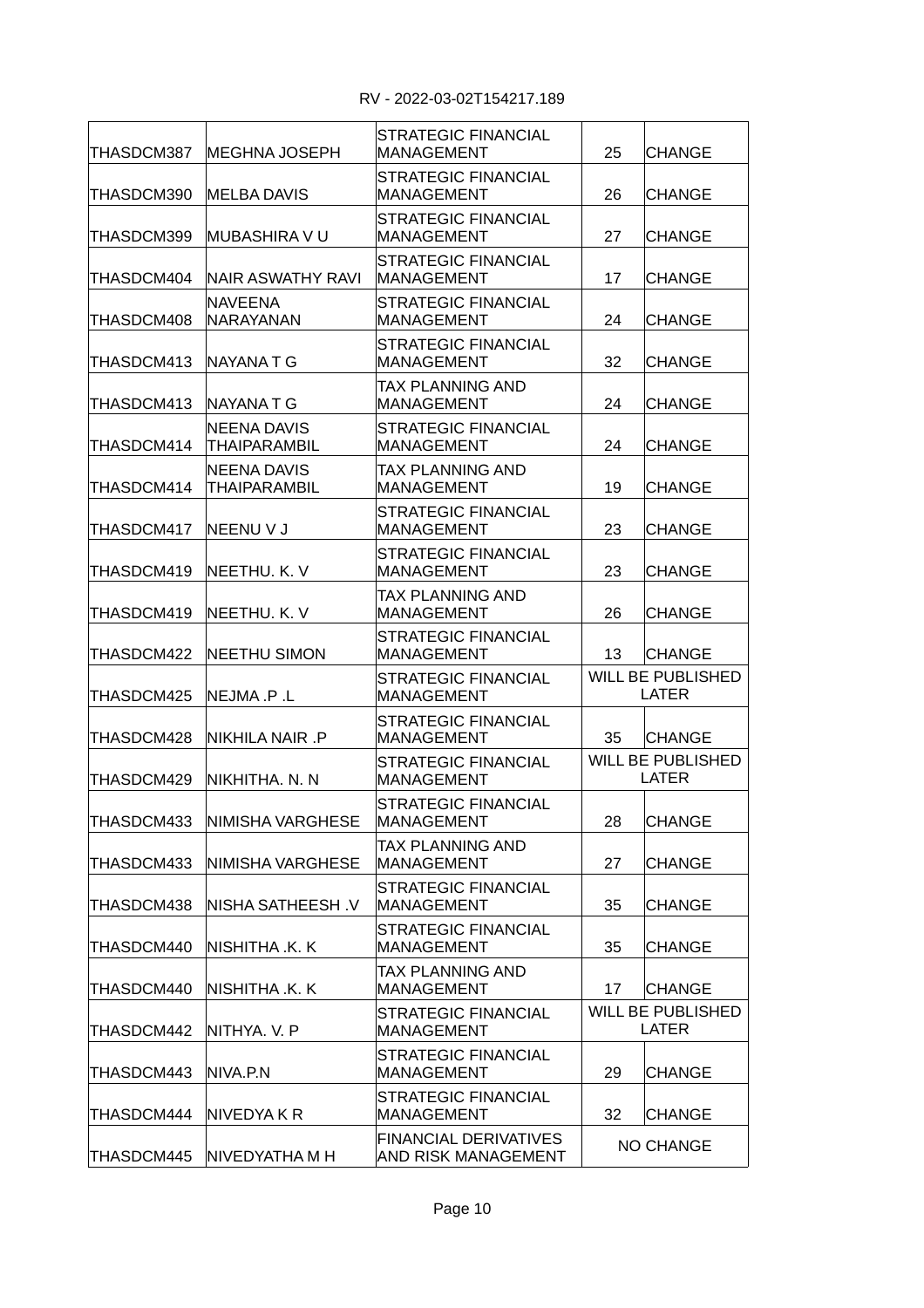| THASDCM445             | INIVEDYATHA M H     | <b>STRATEGIC FINANCIAL</b><br><b>MANAGEMENT</b> | 34                                       | <b>CHANGE</b>                            |  |
|------------------------|---------------------|-------------------------------------------------|------------------------------------------|------------------------------------------|--|
| THASDCM445             | NIVEDYATHA M H      | TAX PLANNING AND<br><b>MANAGEMENT</b>           | 26                                       | <b>CHANGE</b>                            |  |
| THASDCM450             | <b>NOURIN SALIM</b> | <b>STRATEGIC FINANCIAL</b><br><b>MANAGEMENT</b> | 27                                       | <b>CHANGE</b>                            |  |
| THASDCM451             | PAMSYMOL. P. P      | <b>STRATEGIC FINANCIAL</b><br><b>MANAGEMENT</b> |                                          | <b>WILL BE PUBLISHED</b><br><b>LATER</b> |  |
| THASDCM454             | POOJA K S           | STRATEGIC FINANCIAL<br><b>MANAGEMENT</b>        | 27                                       | <b>CHANGE</b>                            |  |
| THASDCM465             | PRAVITHA V V        | STRATEGIC FINANCIAL<br><b>MANAGEMENT</b>        | 28                                       | <b>CHANGE</b>                            |  |
| THASDCM467             | PRIMA M. G          | STRATEGIC FINANCIAL<br><b>MANAGEMENT</b>        | 33                                       | <b>CHANGE</b>                            |  |
| THASDCM469             | PRIYANKA .U .G      | <b>STRATEGIC FINANCIAL</b><br><b>MANAGEMENT</b> | 37                                       | <b>CHANGE</b>                            |  |
| THASDCM476             | RAMYA P R           | <b>STRATEGIC FINANCIAL</b><br><b>MANAGEMENT</b> |                                          | <b>WILL BE PUBLISHED</b><br><b>LATER</b> |  |
| THASDCM477             | RANJIMA RAMESH      | STRATEGIC FINANCIAL<br><b>MANAGEMENT</b>        | 37                                       | <b>CHANGE</b>                            |  |
| THASDCM480             | RASITHA P. R        | STRATEGIC FINANCIAL<br><b>MANAGEMENT</b>        | 22                                       | <b>CHANGE</b>                            |  |
| THASDCM482             | RAVEENA R NAIR      | STRATEGIC FINANCIAL<br><b>MANAGEMENT</b>        | <b>WILL BE PUBLISHED</b><br><b>LATER</b> |                                          |  |
| THASDCM483             | REKHA R             | STRATEGIC FINANCIAL<br><b>MANAGEMENT</b>        | <b>WILL BE PUBLISHED</b><br><b>LATER</b> |                                          |  |
| THASDCM486             | RESHMA, K.G         | STRATEGIC FINANCIAL<br><b>MANAGEMENT</b>        | 28                                       | <b>CHANGE</b>                            |  |
| THASDCM490             | <b>RESHMAKS</b>     | STRATEGIC FINANCIAL<br><b>MANAGEMENT</b>        | 32                                       | <b>CHANGE</b>                            |  |
| THASDCM493             | RESHMA N R          | STRATEGIC FINANCIAL<br><b>MANAGEMENT</b>        | 34                                       | <b>CHANGE</b>                            |  |
| THASDCM499 RETHU. K. R |                     | STRATEGIC FINANCIAL<br>MANAGEMENT               | <b>WILL BE PUBLISHED</b><br>LATER        |                                          |  |
| THASDCM501             | RICHA BABU          | STRATEGIC FINANCIAL<br><b>MANAGEMENT</b>        | <b>WILL BE PUBLISHED</b><br><b>LATER</b> |                                          |  |
| THASDCM504             | RINSHIDA P S        | STRATEGIC FINANCIAL<br><b>MANAGEMENT</b>        | <b>WILL BE PUBLISHED</b><br>LATER        |                                          |  |
| THASDCM505             | RINU M B            | STRATEGIC FINANCIAL<br><b>MANAGEMENT</b>        | 26                                       | <b>CHANGE</b>                            |  |
| THASDCM505             | RINU M B            | TAX PLANNING AND<br>MANAGEMENT                  | 17                                       | <b>CHANGE</b>                            |  |
| THASDCM506             | RISHNA, P. R.       | STRATEGIC FINANCIAL<br><b>MANAGEMENT</b>        | 35                                       | <b>CHANGE</b>                            |  |
| THASDCM510             | <b>ROHINI BABU</b>  | TAX PLANNING AND<br><b>MANAGEMENT</b>           | 29                                       | <b>CHANGE</b>                            |  |
| THASDCM513             | ROOPA M R           | STRATEGIC FINANCIAL<br><b>MANAGEMENT</b>        |                                          | WILL BE PUBLISHED<br><b>LATER</b>        |  |
| THASDCM513             | ROOPA M R           | TAX PLANNING AND<br><b>MANAGEMENT</b>           | 25                                       | <b>CHANGE</b>                            |  |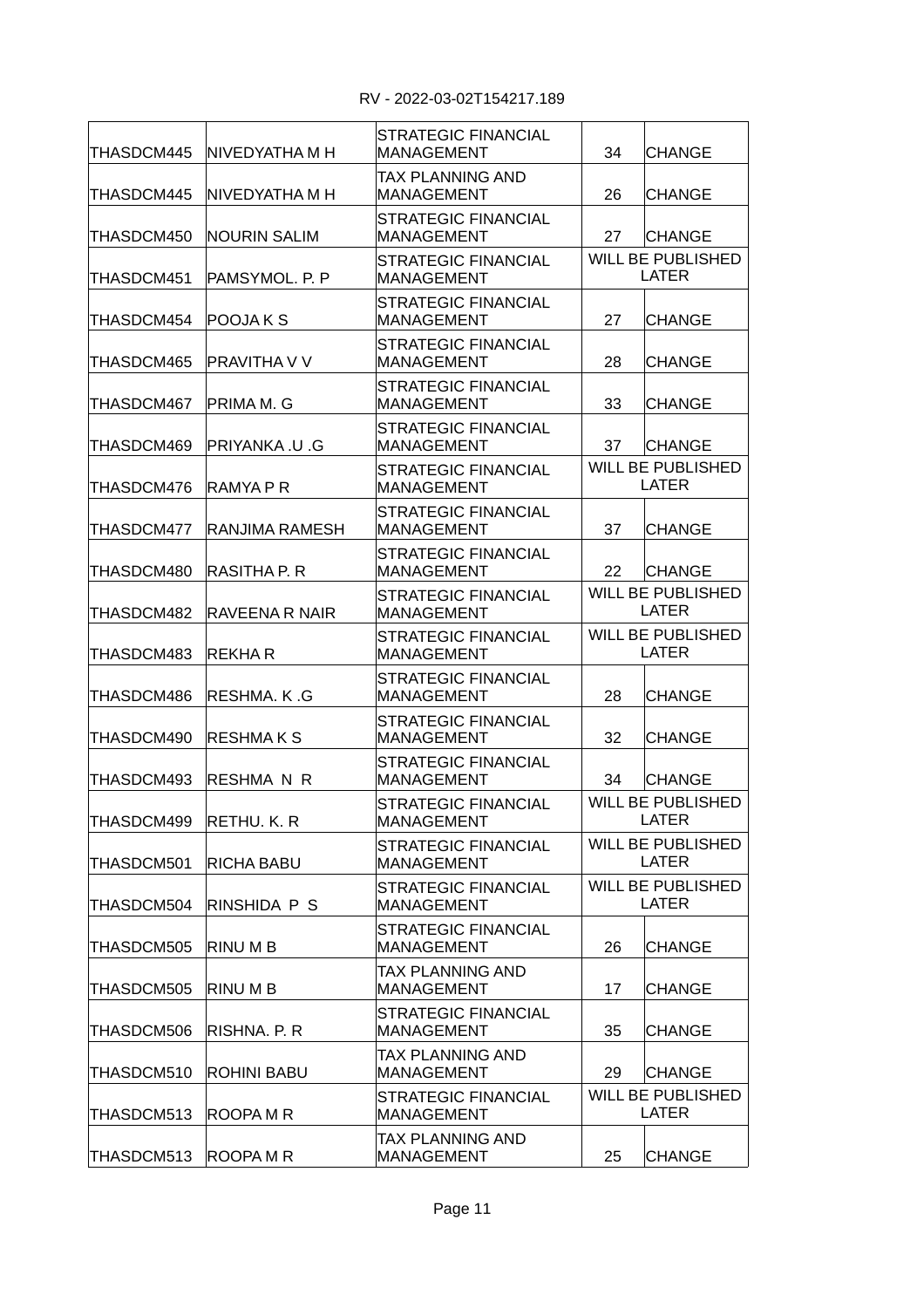| THASDCM515 | ROSEMOL JOHNSON                      | <b>STRATEGIC FINANCIAL</b><br>MANAGEMENT            | <b>WILL BE PUBLISHED</b><br><b>LATER</b> |  |
|------------|--------------------------------------|-----------------------------------------------------|------------------------------------------|--|
| THASDCM516 | IROSHIYA ROBY                        | <b>STRATEGIC FINANCIAL</b><br><b>MANAGEMENT</b>     | <b>WILL BE PUBLISHED</b><br><b>LATER</b> |  |
| THASDCM519 | ROSHNI K G                           | <b>STRATEGIC FINANCIAL</b><br><b>MANAGEMENT</b>     | 32<br><b>CHANGE</b>                      |  |
| THASDCM520 | ROSHNI.P.S                           | STRATEGIC FINANCIAL<br><b>MANAGEMENT</b>            | WILL BE PUBLISHED<br><b>LATER</b>        |  |
| THASDCM521 | <b>ROSMI VARGHESE</b>                | <b>STRATEGIC FINANCIAL</b><br><b>MANAGEMENT</b>     | <b>WILL BE PUBLISHED</b><br><b>LATER</b> |  |
| THASDCM523 | IRUFEENA. P. J                       | <b>STRATEGIC FINANCIAL</b><br><b>MANAGEMENT</b>     | <b>WILL BE PUBLISHED</b><br><b>LATER</b> |  |
| THASDCM529 | SAJANA. K. S                         | <b>STRATEGIC FINANCIAL</b><br><b>MANAGEMENT</b>     | 26<br><b>CHANGE</b>                      |  |
| THASDCM530 | ISAJANA. P. A                        | STRATEGIC FINANCIAL<br>MANAGEMENT                   | <b>WILL BE PUBLISHED</b><br><b>LATER</b> |  |
| THASDCM532 | ISALMA M S                           | <b>STRATEGIC FINANCIAL</b><br>IMANAGEMENT           | <b>WILL BE PUBLISHED</b><br><b>LATER</b> |  |
| THASDCM538 | SANDRA BABU C                        | <b>COST MANAGEMENT</b>                              | <b>WILL BE PUBLISHED</b><br><b>LATER</b> |  |
| THASDCM540 | <b>SANGEETHA</b><br>KRISHNA K        | <b>COST MANAGEMENT</b>                              | 28<br><b>CHANGE</b>                      |  |
| THASDCM546 | SARAN M R                            | STRATEGIC FINANCIAL<br>IMANAGEMENT                  | 36<br><b>CHANGE</b>                      |  |
| THASDCM548 | SARANYA KRISHNAN<br>IK.              | FINANCIAL DERIVATIVES<br><b>AND RISK MANAGEMENT</b> | <b>NO CHANGE</b>                         |  |
| THASDCM580 | <b>SHILPA</b><br><b>UNNIKRISHNAN</b> | TAX PLANNING AND<br>MANAGEMENT                      | <b>WILL BE PUBLISHED</b><br><b>LATER</b> |  |
| THASDCM583 | SHINCY SOMAJ                         | <b>STRATEGIC FINANCIAL</b><br><b>MANAGEMENT</b>     | <b>WILL BE PUBLISHED</b><br><b>LATER</b> |  |
| THASDCM585 | <b>SHITHINA S</b>                    | TAX PLANNING AND<br>MANAGEMENT                      | 25<br>CHANGE                             |  |
| THASDCM602 | <b>SNEHA, A S</b>                    | TAX PLANNING AND<br><b>MANAGEMENT</b>               | <b>NO CHANGE</b>                         |  |
| THASDCM623 | SOUBANA. C. M                        | <b>TAX PLANNING AND</b><br><b>MANAGEMENT</b>        | <b>WILL BE PUBLISHED</b><br><b>LATER</b> |  |
| THASDCM630 | SREEKUTTY K M                        | <b>STRATEGIC FINANCIAL</b><br><b>MANAGEMENT</b>     | <b>WILL BE PUBLISHED</b><br><b>LATER</b> |  |
| THASDCM637 | SREELEKHA, P.S                       | STRATEGIC FINANCIAL<br><b>MANAGEMENT</b>            | 22<br><b>CHANGE</b>                      |  |
| THASDCM637 | SREELEKHA, P.S                       | TAX PLANNING AND<br>MANAGEMENT                      | <b>WILL BE PUBLISHED</b><br><b>LATER</b> |  |
| THASDCM640 | <b>SREERAG K NAIR</b>                | TAX PLANNING AND<br><b>MANAGEMENT</b>               | 29<br><b>CHANGE</b>                      |  |
| THASDCM688 | SWATHY C. S                          | TAX PLANNING AND<br>MANAGEMENT                      | 28<br>CHANGE                             |  |
| THASDCM763 | ARAVINDKRISHNAN M<br>R.              | <b>COST MANAGEMENT</b>                              | 22<br>CHANGE                             |  |
| THASDCM775 | <b>DHIVIN SURENDRAN</b>              | STRATEGIC FINANCIAL<br><b>MANAGEMENT</b>            | 18<br><b>CHANGE</b>                      |  |